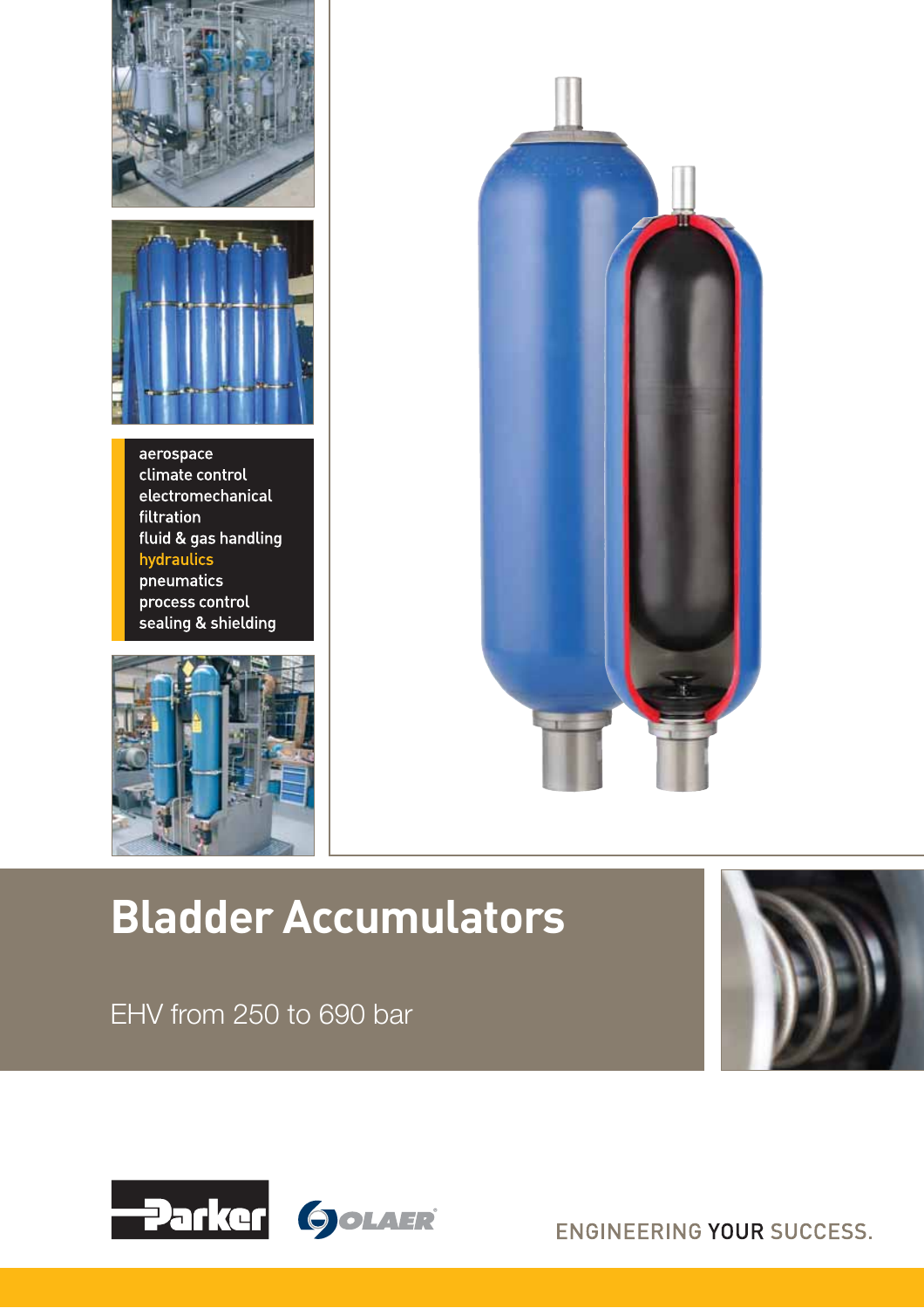# **Main Features**

### **Operation principle**

Operation of the Parker Olaer gas loaded bladder accumulator is based on the considerable difference in compressibility between a gas and a liquid, enabling a large quantity of energy to be stored in an extremely compact form. This enables a liquid under pressure to be accumulated, stored and recovered at any time. Its special design allows the bladder (the strategic component) to compress the gas and usually form into three lobes in order for the accumulator to store, then to deliver the fluid under pressure, as required.

**A** - Bladder in the precharge position, which means that it is only filled with nitrogen. The anti-extrusion system closes the hydraulic orifice and prevents the destruction of the bladder. *Maximum pressure differential (P2/P0) : 4:1*

# **Your Benefits**

- To increase your production rates thanks to large instantaneous flow rates that only accumulators can provide.
- Some spare power available at any time. Example : EHV 50-330/90 Average flow : 650 L/min
- r Maximum pressure available: 320 Bar Minimum pressure available: 250 Bar Average power = Average flow x Average  $pressure/600 = 308$  kW
- The accumulator's ability to run independently reduces the installation cost while reducing your equipment running cost.
- With an accumulator in compliance with the European Standard, your Parker Olaer accumulator is suitable for use in more than 35 countries making it boundary friendly.

#### **Technical Characteristics**

The accumulator comprises a pressure vessel including a valve steme device, a rubber bladder and a fluid port assembly.

Shell material options include alloyed steel, stainless steel, aluminium, titanium and composites.





**B** - Position at the minimum operating pressure ; there must be a certain amount of fluid between the bladder and the hydraulic orifice, such that the anti-extrusion system does not close the hydraulic orifice. Thus, P0 must always  $he < 1$ 

**C** - Position at the maximum operating pressure. The volume difference  $\Delta V$  between the minimum and maximum positions of the operating pressures represents the working fluid quantity.

- Various bladder materials available which are compatible with a range of fluids and temperatures.
- Anti-extrusion system; fluidport assembly for high pressure.

Taking into account the different needs of various applications, Parker Olaer offers different protections external and/or internal: Bare metal, nickel plating, epoxy paint, PTFE, Rilsan® and phenolic coating.

This extensive range enables us to offer accumulators operating from – 50 to +150 °C with pressures of up to 690 Bar and capacities of up to 57 litres.

As the market leader in bladder type accumulators, Parker Olaer has participated in the development of the EN 14359:2006 standard, which specifies the material, design, manufacturing, fatigue tests, safety devices and documentation (including the instruction manual), for pressure accumulators and gas bottles for hydraulic applications.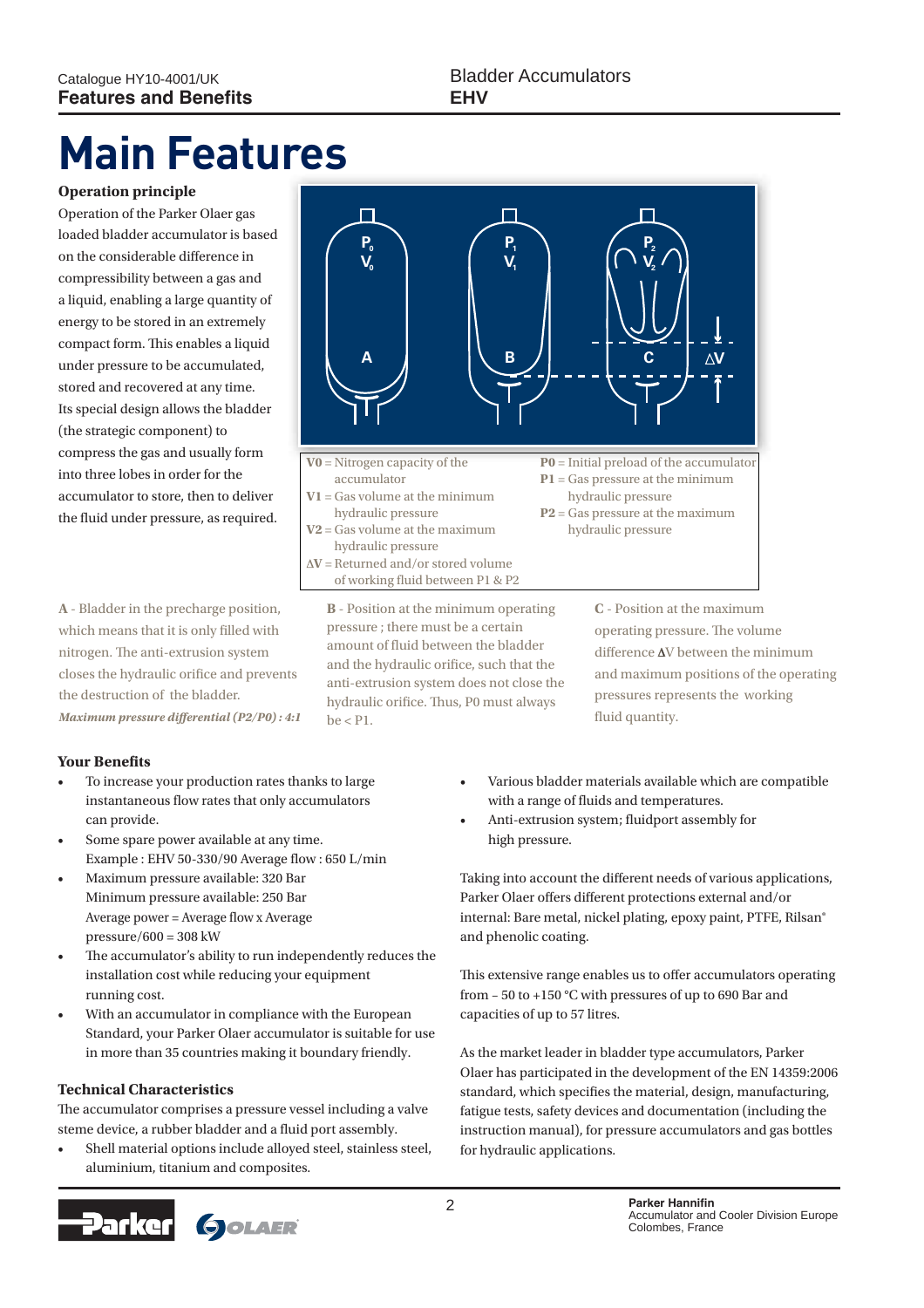# **How to size?**

Parker Olaer has developed very sophisticated simulation software to optimize accumulator sizing recommendations. The behaviour of accumulators used in applications such as pulsation dampening, surge alleviation, thermal expansion and energy storage can be simulated. Our software can be downloaded from our website www.parker.com/acde. You may also contact your local Parker Olaer office for sizing assistance.

The graph is useful to estimate the size of an accumulator used to store or deliver a specific volume of liquid within a given pressure range. These curves are the graphic representation of an adiabatic\* cycle (fast cycling rate - N = 1.4 perfect gas assumption) or isothermal\* cycle for an accumulator working at 20°C with a precharge **P0 = 0,9 P1.**

They do not take into consideration the real gas compression correction factor, the real adiabatic coefficient and the polytropic rate of the application. Depending on the application data, the influence of these factors may be significant, and require that some calculations adjustments be made. The Parker Olaer simulation software takes all these factors into account.

# **Sizing of an accumulator** to be installed in the following

example conditions:

- P2 : Maximum available pressure : 210 Bar P1 : Minimum working pressure : 100 Bar
- P0 : Nitrogen precharge : 90 Bar

V : Volume to be stored : 14L

Condition : Isothermal (No temperature variation)

### **A/Compression ration**  $\infty$  **= P2/P1 = 210/100 = 2,1**

**B/From the value 2,1** on the  $\infty$  axis, draw a vertical line that intersects the isothermal reference curve in A.

**C/From the value 14** on the  $\Delta V$  axis, draw a vertical line. The intersection point of this line with the horizontal line meeting A indicates a required accumulator size of 32 L.

### **Calculation of the volume drawn off from an accumulator.**

Accumulator size = 12 L P2 = 185 Bar; P1 = 100 Bar; P0 = 90 Bar; Adiabatic condition  $\infty$  = P2/P1 = 185/100 = 1,85  $\Delta V$ : 3.5 litres



#### **\*Reminder**

**Isothermal:** The transformation is said to be isothermal when the compression or expansion of the gas occurs at a rate slow enough to allow a good thermal exchange, allowing the gas to remain at constant temperature.

**Adiabatic:** The transformation is said to be adiabatic when the cycle is quick and does not allow a temperature exchange with the ambient media.



*Basic sizing chart for accumulator used in energy storage.*

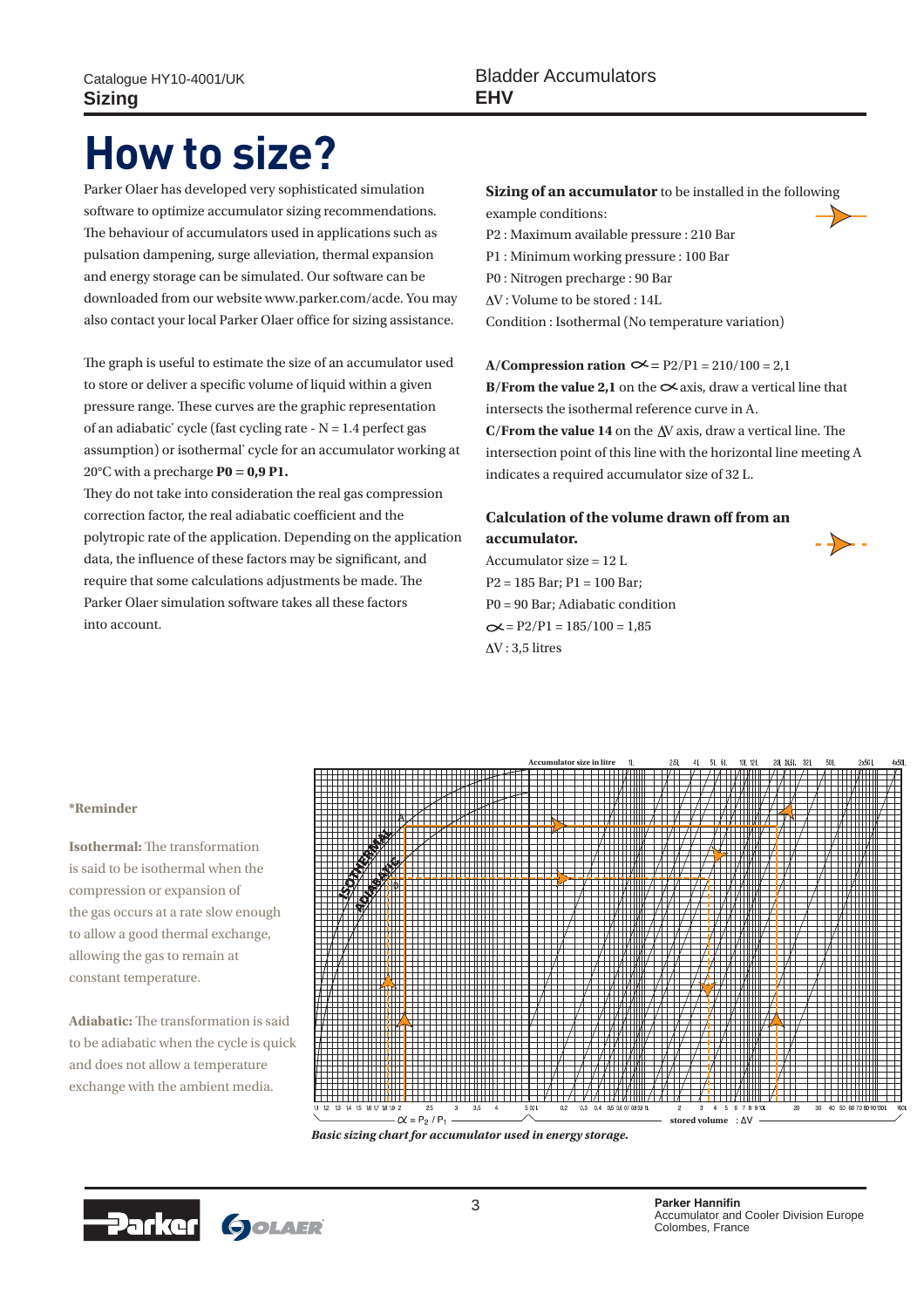# **Technical Characteristics**

# EHV Range from 0.2 to 10 Litres

### Range 350 bar

|                             | ğ.                                | (PS)                 |                                     |                   |                                  |                                    |                          |                          |                    |    |    |           | <b>Dimensions in mm</b> |    |                  |                                 |
|-----------------------------|-----------------------------------|----------------------|-------------------------------------|-------------------|----------------------------------|------------------------------------|--------------------------|--------------------------|--------------------|----|----|-----------|-------------------------|----|------------------|---------------------------------|
| <b>Type</b>                 | <b>Gas</b><br>Litres<br>Effective | Work pressure<br>bar | <b>I/min</b><br>Flow<br>Rate<br>Max | Weight<br>Σă<br>Ξ | (quantity)<br>×<br><b>Clamps</b> | anti-extrusion ring<br>O-ring<br>÷ | Support<br>bracket       | assenbly<br>Fixation     | A<br>max<br>height | B  | С  | øD<br>max | ød                      | øE | F<br>on<br>flats | G<br>connection                 |
| EHV 0.2 - 350/00*           | 0.17                              | 350                  | 120                                 | 2.5               | A 56x1                           |                                    | $\overline{\phantom{a}}$ | $\overline{\phantom{a}}$ | 268                | 38 | 24 | 58        | 16                      | 39 | 24               | $G\frac{1}{2}$                  |
| EHV 0.5 - 350/00*           | 0.60                              | 350                  | 240                                 | 3                 | E 95x1                           |                                    | ٠                        | $\blacksquare$           | 259                | 54 | 28 | 91        | 16                      | 50 | 32               | G 3/4"                          |
| $1 - 350/00*$<br><b>EHV</b> | $\mathbf{1}$                      | 350                  | 240                                 | $6\overline{6}$   | E 114x1                          |                                    | <b>CE 89</b>             | $\overline{\phantom{a}}$ | 330                | 54 | 66 | 116       | 22.5                    | 50 | 32               | G 3/4"                          |
| EHV 1,6 - 350/90            | 1.6                               | 350                  | 240                                 | 8                 | E 114x1                          | consult                            | <b>CE 89</b>             | $\blacksquare$           | 442                | 54 | 66 | 116       | 22.5                    | 50 | 32               | G 3/4"                          |
| EHV 2,5 - 350/90            | 2.4                               | 350                  | 450                                 | 11                | E 114x2                          | page                               | <b>CE 89</b>             | $\blacksquare$           | 549                | 66 | 66 | 116       | 22.5                    | 68 | 50               | G 1 1/4"                        |
| <b>EHV</b><br>$4 - 350/90$  | 3.7                               | 350                  | 450                                 | 15                | E 168x1                          | 10                                 | <b>CE 108</b>            | EF <sub>1</sub>          | 434                | 65 | 66 | 170       | 22.5                    | 68 | 50               | G 1 1/4"                        |
| $5 - 350/90$<br><b>EHV</b>  | 5 <sup>5</sup>                    | 350                  | 450                                 | 17                | E 114x2                          |                                    | <b>CE 89</b>             | $\blacksquare$           | 898                | 66 | 66 | 115       | 22.5                    | 68 | 50               | G 1 1/4"                        |
| <b>EHV</b><br>$6 - 350/90$  | 6                                 | 350                  | 450                                 | 20                | E 168x1                          |                                    | <b>CE 108</b>            | EF <sub>1</sub>          | 560                | 65 | 66 | 170       | 22.5                    | 68 | 50               | G 1 1/4"                        |
| $10 - 350/90$<br><b>EHV</b> | 10                                | 350                  | 450                                 | 31                | E 168x2                          |                                    | <b>CE 108</b>            | EF <sub>1</sub>          | 825                | 65 | 66 | 170       | 22.5                    | 68 | 50               | G 1 <sup>1</sup> / <sub>4</sub> |

\* According to the PED, article 3.3

# Range 690 bar

|                  | yol.                              | (PS)                                |                    |     |                                      | ring                             |                              |                    |    |    |           |      | <b>Dimensions in mm</b> |                         |                   |
|------------------|-----------------------------------|-------------------------------------|--------------------|-----|--------------------------------------|----------------------------------|------------------------------|--------------------|----|----|-----------|------|-------------------------|-------------------------|-------------------|
| <b>Type</b>      | Gas<br>res<br>ς<br><b>Effecti</b> | ure<br>ess<br>ā<br>ᅌ<br><b>Work</b> | ate<br>Max<br>Rate | a ē | $\tilde{z} \geq$<br>Clamps<br>(quant | ā<br>ဥ<br>extr<br>Ó<br>anti<br>÷ | ë<br><b>Suppol</b><br>bracke | A<br>max<br>height | B  |    | øD<br>max | ød   | øE                      | F<br><b>on</b><br>flats | G<br>connection** |
| EHV 1 - 690/90*  | 1.1                               | 690                                 | 360                | 8.9 | E 114x1                              |                                  | <b>CE 89</b>                 | 376                | 68 | 69 | 122       | 22.5 | 68                      | 45                      | G 1"              |
| EHV 2,5 - 690/90 | 2.4                               | 690                                 | 360                | 15  | E 114x2                              | consult<br>page                  | <b>CE 89</b>                 | 551                | 68 | 69 | 122       | 22.5 | 68                      | 45                      | G 1"              |
| EHV 5 - 690/90   | 5                                 | 690                                 | 360                | 29  | E 114x2                              | 10                               | <b>CE 89</b>                 | 900                | 68 | 69 | 122       | 22.5 | 68                      | 45                      | G 1"              |

\* According to the PED, article 3.3 \*\*With the special adaptor



For alternative gas valves, see page 8.

Above dimensions are in mm and are subject to manufacturing tolerances.

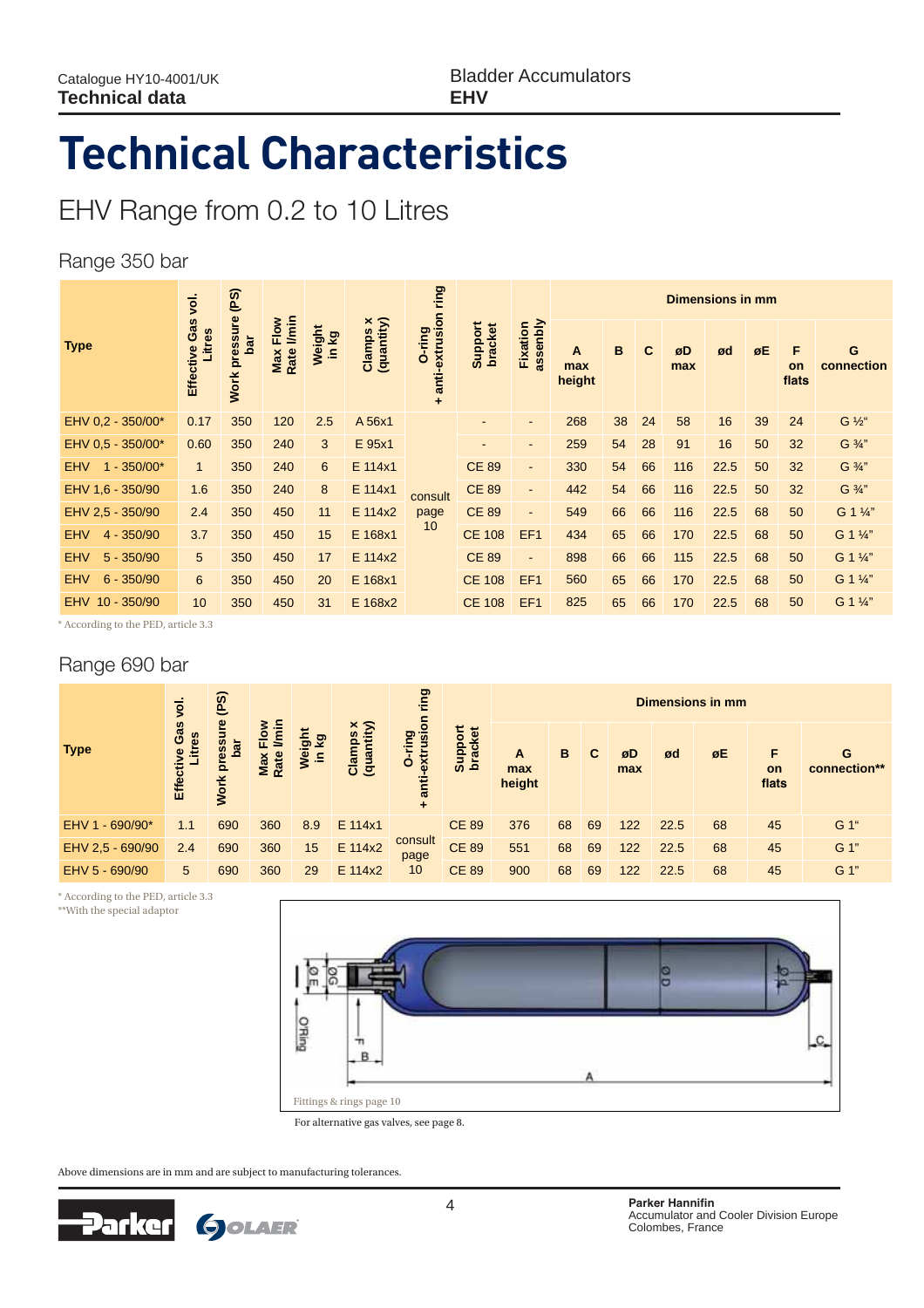# EHV Range from 10 to 50 Litres

# Range 330 bar

|                             | yol.                       | (PS)                                  |             |               |                                  |                                                                |                    |                      |                    |     |    |           | <b>Dimensions in mm</b> |     |                         |                  |
|-----------------------------|----------------------------|---------------------------------------|-------------|---------------|----------------------------------|----------------------------------------------------------------|--------------------|----------------------|--------------------|-----|----|-----------|-------------------------|-----|-------------------------|------------------|
| <b>Type</b>                 | Gas<br>Litres<br>Effective | pressure<br><u>ចិល</u><br><b>Work</b> | Rate<br>Max | ā<br><b>S</b> | Clamps x<br>(quantity)<br>Clamps | nnti-extrusion<br>ring<br>O-ring<br>$\boldsymbol{\sigma}$<br>٠ | Support<br>bracket | assenbly<br>Fixation | A<br>max<br>height | B   | С  | øD<br>max | ød                      | øE  | F<br><b>on</b><br>flats | G<br>connection  |
| $10 - 330/90$<br><b>EHV</b> | 9.2                        | 330                                   | 900         | 31            | D 226x2                          |                                                                | <b>CE 159A</b>     | EF <sub>2</sub>      | 587                | 103 | 66 | 226       | 22.5                    | 101 | 70                      | G 2 <sup>u</sup> |
| <b>EHV</b><br>$12 - 330/90$ | 11                         | 330                                   | 900         | 36            | D 226x2                          |                                                                | <b>CE 159A</b>     | EF <sub>2</sub>      | 687                | 103 | 66 | 226       | 22.5                    | 101 | 70                      | G 2"             |
| $20 - 330/90$<br><b>EHV</b> | 17.8                       | 330                                   | 900         | 49            | D 226x2                          |                                                                | <b>CE 159A</b>     | EF <sub>2</sub>      | 897                | 103 | 66 | 226       | 22.5                    | 101 | 70                      | G 2"             |
| EHV 24.5 - 330/90           | 22.5                       | 330                                   | 900         | 56            | D 226x2                          | consult                                                        | <b>CE 159A EF2</b> |                      | 1032               | 103 | 66 | 226       | 22.5                    | 101 | 70                      | G 2"             |
| EHV 32 - 330/90             | 32                         | 330                                   | 900         | 81            | D 226x2                          | page<br>10                                                     | <b>CE 159A</b>     | EF <sub>3</sub>      | 1420               | 103 | 66 | 226       | 22.5                    | 101 | 70                      | G 2"             |
| 42 - 330/90<br><b>EHV</b>   | 42                         | 330                                   | 900         | 87            | D226x2                           |                                                                | <b>CE159A</b>      | EF <sub>3</sub>      | 1562               | 103 | 66 | 226       | 22.5                    | 101 | 70                      | G 2"             |
| $50 - 330/90$<br><b>EHV</b> | 48.5                       | 330                                   | 900         | 110           | D 226x2                          |                                                                | <b>CE 159A</b>     | EF <sub>3</sub>      | 1936               | 103 | 66 | 226       | 22.5                    | 101 | 70                      | G 2"             |
| 57 - 330/90<br><b>EHV</b>   | 53                         | 330                                   | 900         | 116           | D 226x2                          |                                                                | <b>CE 159A</b>     | EF3                  | 1936               | 103 | 66 | 226       | 50                      | 101 | 70                      | G 2"             |

### Range 480 bar

|                 | <u>ie</u>                  | (PS)              |                               |     |                  | lon                                                                |                           |                           |                    |     |    |           | <b>Dimensions in mm</b> |     |                         |                 |
|-----------------|----------------------------|-------------------|-------------------------------|-----|------------------|--------------------------------------------------------------------|---------------------------|---------------------------|--------------------|-----|----|-----------|-------------------------|-----|-------------------------|-----------------|
| <b>Type</b>     | Gas<br>es<br><b>Effect</b> | စ္<br><b>Work</b> | $\tilde{a}$<br>Мa<br>$\alpha$ |     | (qua<br><u>چ</u> | $\overline{a}$<br><b>Puil</b> -<br>Ó<br>$\boldsymbol{\sigma}$<br>٠ | ğdn<br><b>brack</b><br>ဖာ | Fixatio<br><b>Se</b><br>æ | A<br>max<br>height | B   |    | øD<br>max | ød                      | øE  | F<br><b>on</b><br>flats | G<br>connection |
| EHV 10 - 480/90 | 9.2                        | 480               | 900                           | 33  | D 226x2          |                                                                    | <b>CE 159A</b>            | EF <sub>2</sub>           | 593                | 103 | 74 | 228       | 22.5                    | 101 | 70                      | G 2"            |
| EHV 12 - 480/90 | 11                         | 480               | 900                           | 43  | D 226x2          | consult                                                            | <b>CE 159A</b>            | EF <sub>2</sub>           | 693                | 103 | 74 | 228       | 22.5                    | 101 | 70                      | G 2"            |
| EHV 20 - 480/90 | 17.8                       | 480               | 900                           | 63  | D 226x2          | page                                                               | <b>CE 159A</b>            | EF <sub>2</sub>           | 903                | 103 | 74 | 228       | 22.5                    | 101 | 70                      | G 2"            |
| EHV 32 - 480/90 | 32                         | 480               | 900                           | 97  | D 226x2          | 10                                                                 | <b>CE 159A</b>            | EF <sub>3</sub>           | 1428               | 103 | 74 | 228       | 22.5                    | 101 | 70                      | G 2"            |
| EHV 50 - 480/90 | 48.5                       | 480               | 900                           | 132 | D 226x2          |                                                                    | <b>CE 159A</b>            | EF <sub>3</sub>           | 1967               | 103 | 99 | 228       | 51                      | 101 | 70                      | G <sub>2</sub>  |

# Range 690 bar

\* Requires a special adaptor

|                 | yol.                              | (PS)                                |                                          |                 |                                         | sion                     |                    |                    |    |           | Dimensions in mm  |     |                  |                   |
|-----------------|-----------------------------------|-------------------------------------|------------------------------------------|-----------------|-----------------------------------------|--------------------------|--------------------|--------------------|----|-----------|-------------------|-----|------------------|-------------------|
| <b>Type</b>     | Gas<br>.itres<br><b>Effective</b> | ure<br>pressi<br>bar<br><b>Work</b> | <b>I/min</b><br>3.<br>Elo<br>Max<br>Rate | Weight<br>in kg | Clamps x<br>(quantity)<br><b>Clamps</b> | ರಾ<br>ρū<br>O<br>an<br>٠ | Support<br>bracket | A<br>max<br>height | B  | øD<br>max | ød<br><b>Stem</b> | øE  | F<br>on<br>flats | G<br>connection * |
| EHV 12 - 690/90 | 11                                | 690                                 | 900                                      | 97              | 11060x2                                 |                          | 11061              | 682                | 84 | 267       | 50                | 110 | 77               | G 2"              |
| EHV 20 - 690/90 | 16.5                              | 690                                 | 900                                      | 134             | 11060x2                                 | consult                  | 11061              | 872                | 84 | 267       | 50                | 110 | 77               | G 2"              |
| EHV 37 - 690/90 | 33.4                              | 690                                 | 900                                      | 227             | 11060x2                                 | page<br>10               | 11061              | 1417               | 84 | 267       | 50                | 110 | 77               | G 2"              |
| EHV 54 - 690/90 | 53                                | 690                                 | 900                                      | 318             | 11060x2                                 |                          | 11061              | 1932               | 84 | 267       | 50                | 110 | 77               | G 2"              |

 $\overline{\omega}$ 70 160  $\frac{1}{2}$  $\frac{1}{2}$   $\frac{1}{2}$   $\frac{1}{2}$   $\frac{1}{2}$   $\frac{1}{2}$   $\frac{1}{2}$   $\frac{1}{2}$   $\frac{1}{2}$   $\frac{1}{2}$   $\frac{1}{2}$ 

Above dimensions are in mm and are subject to manufacturing tolerances.



**5 3DUNHUH+DQ Parker Hannifin** Accumulator and Cooler Division Europe Colombes, France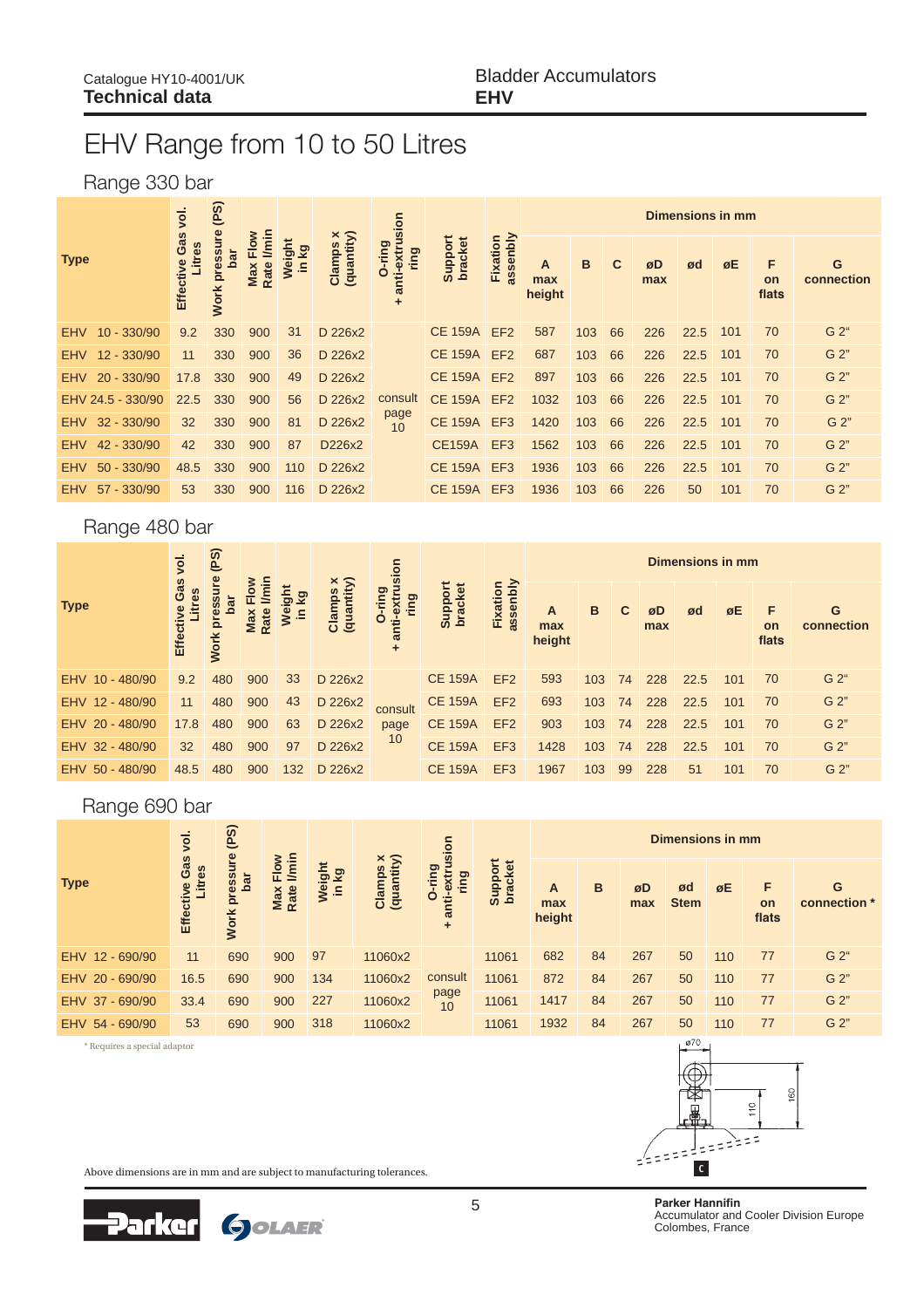Bladder Accumulators **EHV**

# **Flanged Connection**

# EHVF Range from 2.5 to 10 Litres

Range 350 bar

|                             | <u>ğ</u>                    | (PS)                   |     |                      |                      | 62)                   |                         |                   |                          |                    |     |    |           | Dimensions in mm |    |                  |                   |          |          |
|-----------------------------|-----------------------------|------------------------|-----|----------------------|----------------------|-----------------------|-------------------------|-------------------|--------------------------|--------------------|-----|----|-----------|------------------|----|------------------|-------------------|----------|----------|
| <b>Type</b>                 | Gas<br>8g<br><b>Effecti</b> | Цe<br>≏<br><b>Work</b> | g   | $\mathbf{\tilde{a}}$ | (quantity)<br>Clamps | $\epsilon$<br>$\circ$ | bracke<br><b>Ioddns</b> | Fixatio<br>assenl | lange<br>age<br>ð<br>호 a | A<br>max<br>height | B   |    | øD<br>max | ød               | øE | F<br>on<br>flats | øG                | ØL       | <b>M</b> |
| EHVF 2,5 - 350/90           | 2.4                         | 350                    | 450 | 11                   | E 114x2              |                       | <b>CE 89</b>            | EF4               | BR 400-25                | 595                | 111 | 66 | 116       | 22.5             | 68 | 50               | 22                | 47.9 9.5 |          |
| <b>EHVF</b><br>$4 - 350/90$ | 3.7                         | 350                    | 450 | 15                   | E 168x2              | 1" SAE                | CE 108 EF1              |                   | BR 400-25                | 480                | 110 | 66 | 170       | 22.5             | 68 | 50               | 22                | 47.9 9.5 |          |
| <b>EHVF</b><br>$5 - 350/90$ | 5                           | 350                    | 450 | 17                   | E 114x2              | 6000                  | <b>CE 89</b>            |                   | EF4 BR 400-25            | 944                | 111 | 66 | 116       | 22.5             | 68 | 50               | $22 \overline{ }$ | 47.9 9.5 |          |
| <b>EHVF</b><br>$6 - 350/90$ | 6                           | 350                    | 450 | 20                   | E 168x2              | <b>PSI</b>            | <b>CE 108</b>           | EF <sub>1</sub>   | BR 400-25                | 606                | 110 | 66 | 170       | 22.5             | 68 | 50               | 22                | 47.9 9.5 |          |
| EHVF 10 - 350/90            | 10                          | 350                    | 450 | 31                   | E 168x2              |                       | CE 108                  | EF1               | BR 400-25                | 871                | 110 | 66 | 170       | 22.5             | 68 | 50               | 22                | 47.9     | 9.5      |

### Range 330 bar

|                   | <u>ğ</u>                | (PS)        |             | <u>ତୁ</u>   |                           | 6162)                                         |                    |                     |                              |                          |        |    |     | Dimensions in mm    |     |                    |    |           |      |
|-------------------|-------------------------|-------------|-------------|-------------|---------------------------|-----------------------------------------------|--------------------|---------------------|------------------------------|--------------------------|--------|----|-----|---------------------|-----|--------------------|----|-----------|------|
| <b>Type</b>       | Gas<br>Sə.<br>Effective | <b>Work</b> | Rate<br>Max | Weig<br>Max | (quantity)<br>×<br>Clamps | $\circ$<br>$\overline{\omega}$<br>(norme<br>δ | Support<br>bracket | assenbl<br>Fixation | nge<br>0)<br>(page<br>đ<br>š | A<br>max<br>height       | в      |    | max | Ød                  | øΕ  | <b>on</b><br>flats | øG | øL        | M    |
| EHVF 10 - 330/90  | 9.2                     | 330         | 900         | 31          | D 226x2                   |                                               | <b>CE 159A</b>     | EF <sub>2</sub>     | BR 400-38                    | 627                      | 143    | 66 |     | 226 22.5 101        |     | 70                 | 34 | 63.8 12.5 |      |
| EHVF 12 - 330/90  | 11                      | 330         | 900         | 36          | D 226x2                   |                                               | <b>CE 159A</b>     |                     | EF2 BR 400-38                | 727                      |        |    |     | 143 66 226 22.5 101 |     | 70                 | 34 | 63.8 12.5 |      |
| EHVF 20 - 330/90  | 17.8                    | 330         | 900         | 49          | D 226x2                   | $1\frac{1}{2}$                                | <b>CE 159A</b>     | EF <sub>2</sub>     | BR 400-38                    | 937                      | 143    | 66 |     | 226 22.5 101        |     | 70                 | 34 | 63.8 12.5 |      |
| EHVF 24.5 -330/90 | 22.5                    | 330         | 900         | 56          | D 226x2                   | <b>SAE</b>                                    | <b>CE 159A</b>     | EF <sub>2</sub>     | BR 400-38                    | 1072 143 66              |        |    |     | 226 22.5 101        |     | 70                 | 34 | 63.8 12.5 |      |
| EHVF 32 - 330/90  | 32                      | 330         | 900         | 81          | D 226x2                   | 6000                                          | <b>CE 159A</b>     | EF3                 | BR 400-38                    | 1460 143 66              |        |    |     | 226 22.5 101        |     | 70                 | 34 | 63.8 12.5 |      |
| EHVF 42 - 330/90  | 42                      | 330         | 900         | 87          | D 226x2                   | <b>PSI</b>                                    | <b>CE 159A</b>     |                     | EF3 BR 400-38                | 1602 143 66 226 22.5 101 |        |    |     |                     |     | 70                 | 34 | 63.8 12.5 |      |
| EHVF 50 - 330/90  | 48.5                    | 330         | 900         |             | 110 D 226x2               |                                               | <b>CE 159A</b>     | EF3                 | BR 400-38                    | 1976                     | 143 66 |    |     | 226 22.5 101        |     | 70                 | 34 | 63.8 12.5 |      |
| EHVF 57 - 330/90  | 53                      | 330         | 900         |             | 116 D 226x2               |                                               | <b>CE 159A</b>     | EF <sub>3</sub>     | BR 400-38                    | 2072                     | 143 66 |    | 226 | 22.5                | 101 | 70                 | 34 | 63.8      | 12.5 |



For alternative gas valves, see page 8.

Above dimensions are in mm and are subject to manufacturing tolerances.

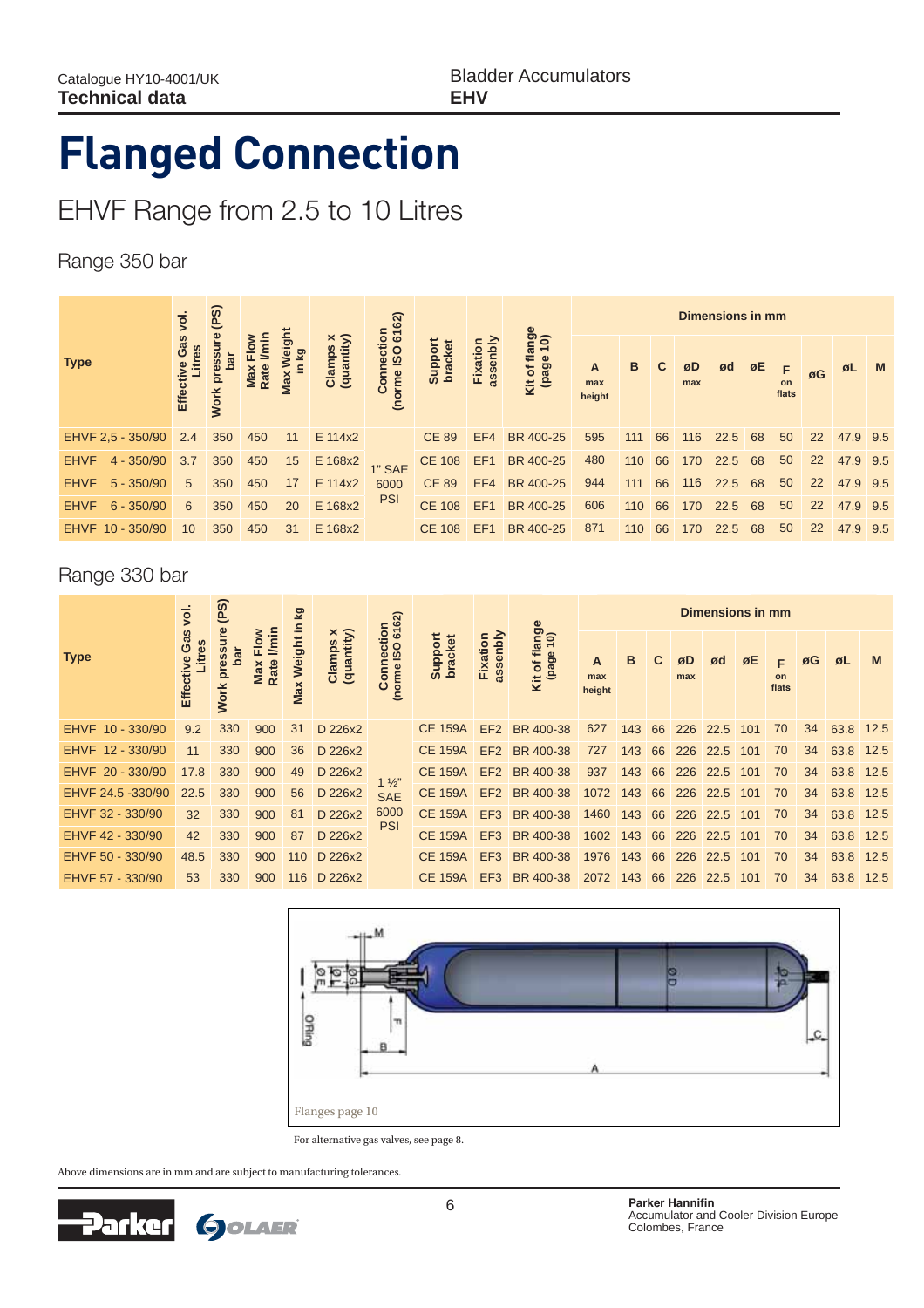# **How to order?**



blind: with blank adaptor or without adaptor (refer to dimension I in table on page 10 and specify reduction size).

#### **Ordering an accumulator**

Please indicate type for accessories as per tables on page 4 to 7, and for peripheral materials as per table on pages 8 and 9.

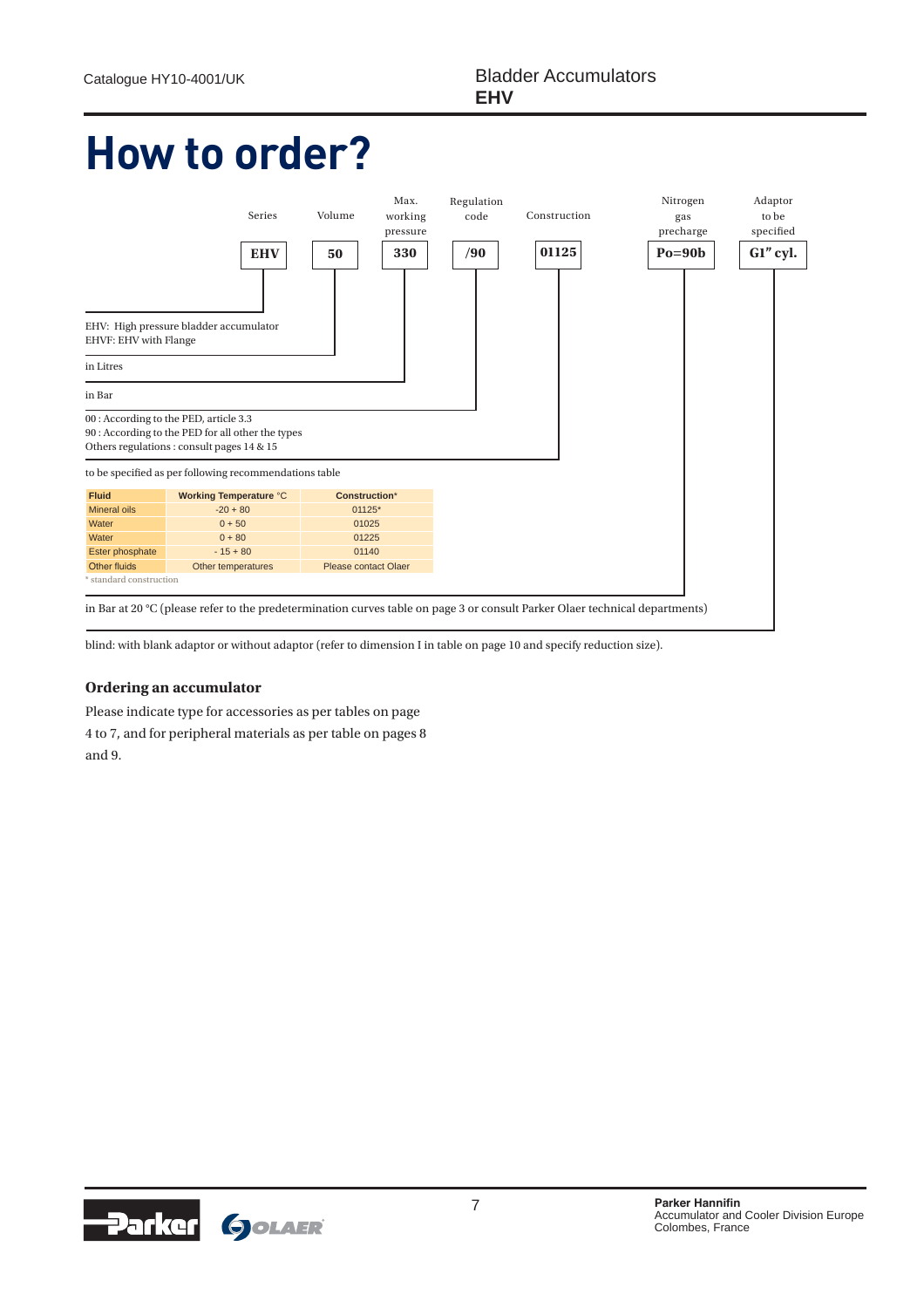#### **Safety Blocks**

Are designed to incorporate in a single compact block a variety of functions necessary for the correct operation of a hydraulic system fitted with accumulators. This includes manual and/or electrical drain, isolation, flow control and pressure relief.

Channel cross section : 10 mm (DI 10 block), 16 mm (DI 16 block), 20 mm (DI 20 block), 24 mm (DI 24 block), 32 mm (DI 32 block), 50 mm (DI 50 block). Maximum working pressure : 330 to 690 Bar depending on models. According with the fluids of group II (PED). Options for ATEX compliant blocks construction carbon steel or stainless steel.



### **Bursting Discs**

Parker Olaer bursting discs are available for most accumulators. For the EHV range of accumulators, we use a specially designed adaptor, available in carbon steel or stainless steel. Burst discs are a safety device which releases the gas pressure independent of the pressure being caused by a fire or a failure of other safety equipment in the system.

This is a secondary safety device, and it should be set higher that the normal hydraulic safety devices in the system.



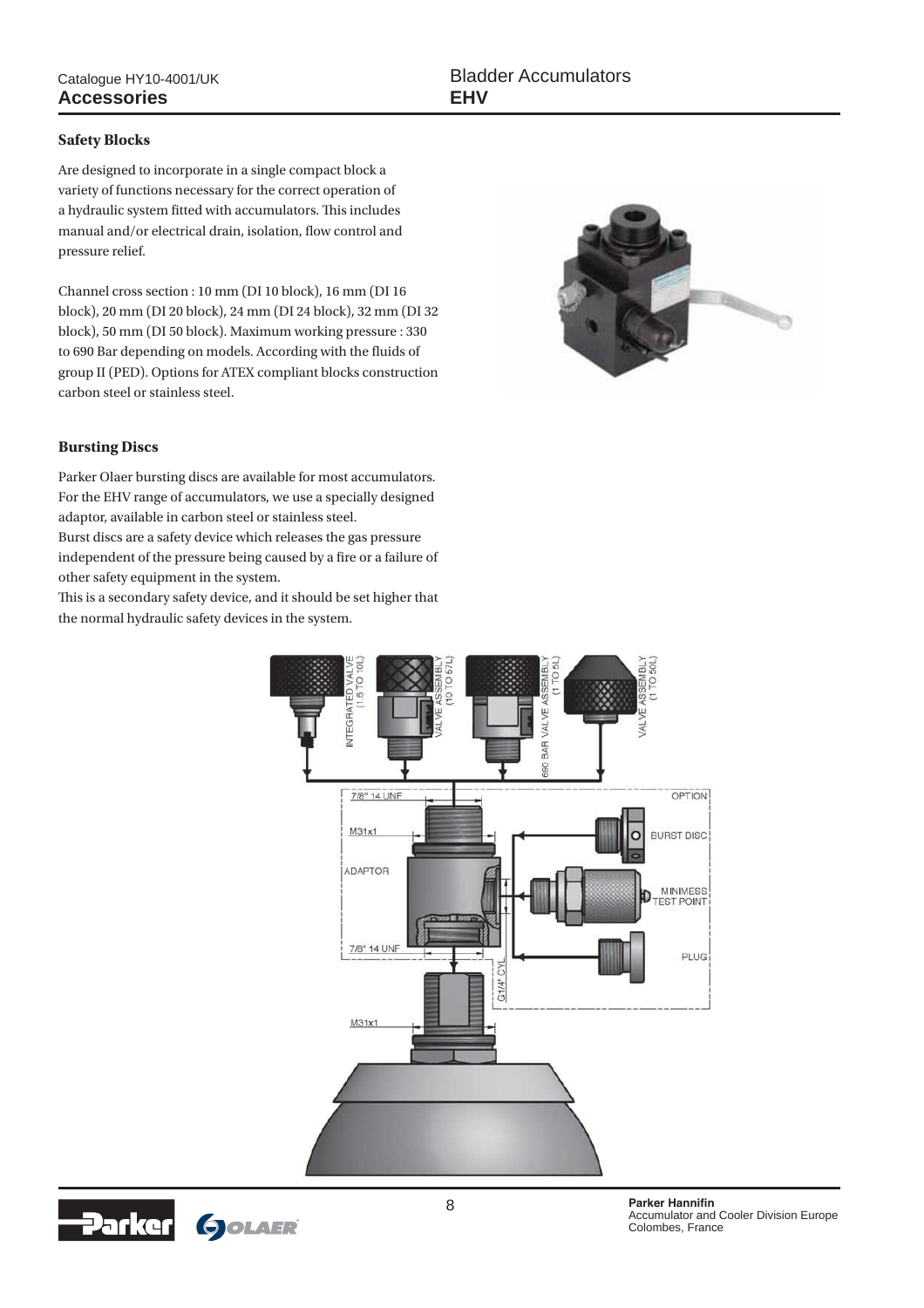# **Accessories**

## Clamps

|                  |              | <b>Recommended</b> |     |     |            |            |     |     | Dimensions in mm |   |    |    |    |     | Recommended              |
|------------------|--------------|--------------------|-----|-----|------------|------------|-----|-----|------------------|---|----|----|----|-----|--------------------------|
| <b>Type</b>      | <b>Shape</b> | tightening min/    |     |     |            | C          |     |     |                  |   |    |    |    |     | tightening               |
|                  |              | max mm diameter    | Α   | B   | <b>Min</b> | <b>Max</b> | D   | Е   |                  | G | н  |    |    | K   | torque N.m.              |
| A 56             | F            | 54/56              | 92  | 102 | 36         | 36         | 3   | 37  | M10x80           | 3 | 31 | 14 | 9  | 134 |                          |
| E 95             | F            | 87/97              | 88  | 140 | 61.5       | 66.5       | 1.5 | 28  | M8x75            | 3 | 40 | 35 | 9  | 155 | 7                        |
| E 114            | E            | 112/124            | 88  | 140 | 73         | 78         | 1.5 | 28  | M8x75            | 3 | 40 | 35 | 9  | 155 |                          |
| E 168            | E            | 166/176            | 137 | 189 | 92         | 96         | 1.7 | 30  | M10x80           | 3 | 45 | 35 | 9  | 210 | 10.5                     |
| D <sub>226</sub> | D            | 219/226            | 210 | 222 | 119        | 122.5      | 3   | 35  | M12x80           | 3 | 40 | 21 | 15 | 270 | 11                       |
| F <sub>260</sub> | F            | 260                | 260 | 195 | 263        | ٠          | 260 | 295 | -                |   |    | -  | ۰  | 295 | $\overline{\phantom{a}}$ |



# Support Brackets

| <b>Type</b>    | <b>Shape</b> | A      | B      | C.     | н   |     | J   | K               | L. | M   | N   | R   | S.  | Weight        |
|----------------|--------------|--------|--------|--------|-----|-----|-----|-----------------|----|-----|-----|-----|-----|---------------|
| <b>CE 89</b>   |              | 89     | 101    | 125    | 73  | 140 | 75  | 13              | 25 | 60  | 75  | 130 | -   | 0.8           |
| CE 108         | A            | 108    | 120    | 150    | 92  | 175 | 95  | 17              | 25 | 80  | 160 | 210 | -   | $1.5^{\circ}$ |
| <b>CE 159A</b> | B            | 159    | 170    | 200    | 123 | 235 | 115 | 17 <sup>°</sup> | 25 | 100 | 200 | 260 | 40  | 2.9           |
| CE 11061       | B            | $\sim$ | $\sim$ | $\sim$ | 137 | 250 | 206 | 17              | 45 | 191 | 108 | 216 | 111 | 6             |



Above dimensions are in mm and are subject to manufacturing tolerances.

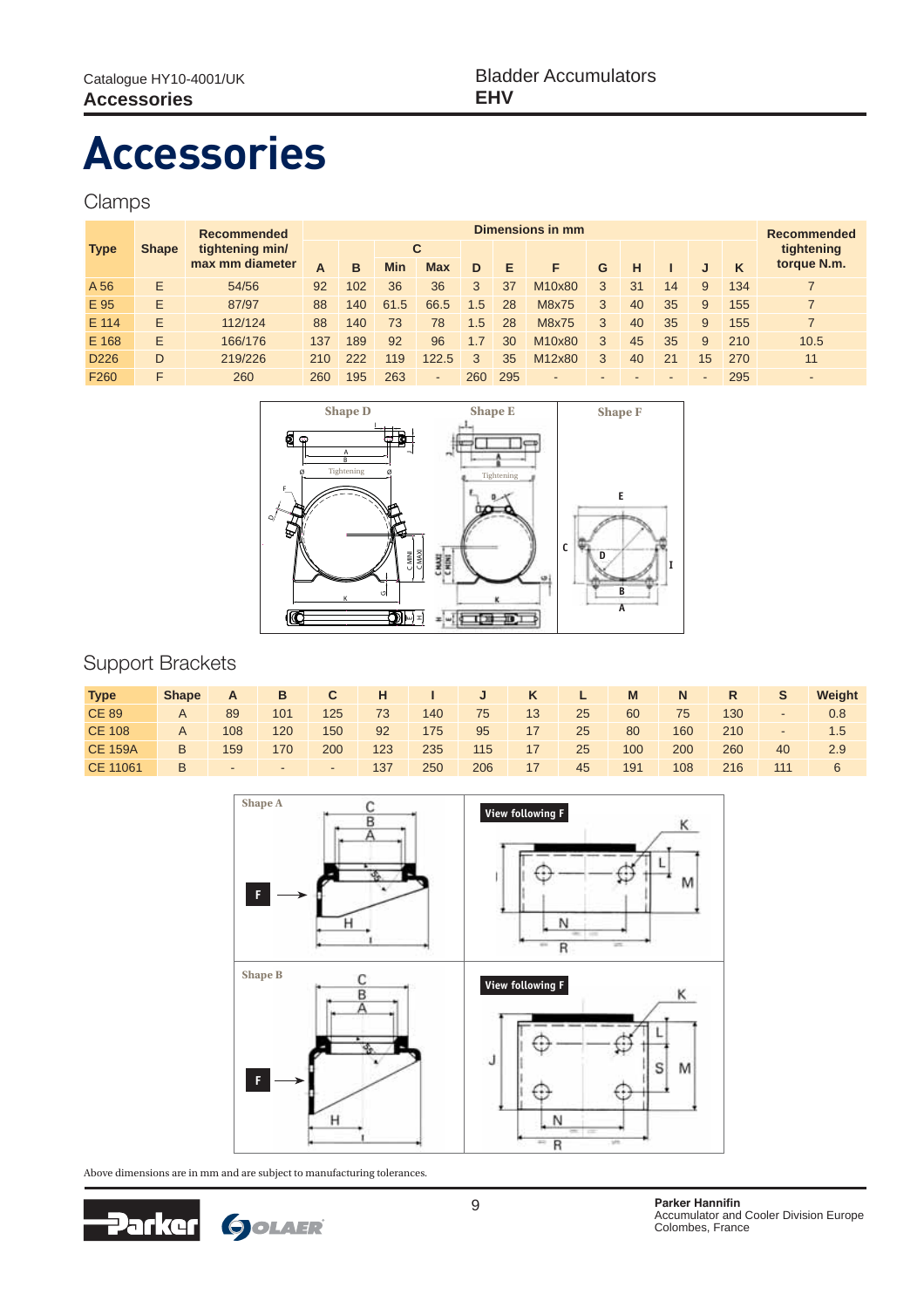### Fittings EHV

| <b>Accumulator model</b>         | <b>Connection of accumulator Connection of fitting Shape J/Flats</b> |              |     |    | <b>K</b>        | <b>O-Ring &amp; Back-up ring</b> |
|----------------------------------|----------------------------------------------------------------------|--------------|-----|----|-----------------|----------------------------------|
|                                  | $\varnothing$ F gas cyl.                                             | ø I gas cyl. |     |    |                 |                                  |
| EHV 0.5 & 1 & 1.6 Litres 350 Bar | 3/4"                                                                 | 3/8"         | A/B | ٠  | 8               | A.O-Ring 21.3 x 2.4              |
|                                  |                                                                      | <b>Blind</b> | A/B | 32 |                 | B. O-Ring 16.9 x 2.7             |
| EHV 2.5 to 10 Litres 350 Bar     | $11/4$ "                                                             | 3/4"         | A/B |    | 10 <sup>°</sup> | A. O-Ring 36.2 x 3               |
|                                  |                                                                      | <b>Blind</b> | A/B | 50 |                 | <b>B. O-Ring 30 x 3</b>          |
| EHV 0.2 Litres 350 Bar           | 1/2"                                                                 | 1/4"         | A   |    | 8               | $O-Rinq 18 \times 2$             |
|                                  |                                                                      | <b>Blind</b> | A   | 27 |                 |                                  |
| EHV 1 to 5 Litres 690 Bar        | 1"                                                                   | 1/2"         | B   |    | 10 <sup>1</sup> | A. BU R 22 x 28 x 0.69 x 2       |
|                                  |                                                                      | <b>Blind</b> | B   | 41 |                 | B. O-Ring 21.3 x 3.6             |
| EHV 10 to 50 Litres 330/480 Bar  | 2"                                                                   | 1"           | A/B |    | 13              | A. O-Ring 54 x 3                 |
|                                  |                                                                      | <b>Blind</b> | A/B | 65 |                 | <b>B. O-Ring 48 x 3</b>          |
| EHV 10 to 50 Litres 690 Bar      | 2"                                                                   | 1"           | B   |    |                 | 15 O-Ring 43.82 x 5.33           |
|                                  |                                                                      | <b>Blind</b> | B   | 65 |                 | BU R 45 x 54 x 0.85 x 2          |



These accessories are designed to perfectly fit Parker Olaer accumulators. They meet the latest regulations and are compliant with the CETOP standard.

### Flanges Kits EHVF



| <b>Type</b>                                         | $- A$ |  |  | B C D F ØG ØH L I |  | M               |
|-----------------------------------------------------|-------|--|--|-------------------|--|-----------------|
| BR 400-25 81 70 24 27.75 57.15 32.92 3.53 40        |       |  |  |                   |  | M <sub>12</sub> |
| BR 400-38 113 95 30 36.5 79.4 47.22 3.53 50         |       |  |  |                   |  | M <sub>16</sub> |
| These flanges are conforming following to ISO 6162. |       |  |  |                   |  |                 |

# Fixation Mounting Frames

| <b>Type</b>  | A    | <b>B</b> | $\mathbf{C}$ | D     |     | EFFI | G           | H   |    |
|--------------|------|----------|--------------|-------|-----|------|-------------|-----|----|
| $EF1*$       | 670  | 570      | $-225$       | $-92$ | 96  | 340  | 370         | 270 | 50 |
| <b>EF2**</b> | 670  | 570      | 285          | 123   |     |      | 115 340 370 | 270 | 50 |
| $EF3***$     | 1405 | 1300     | 285          | 123   | 115 | 340  | 370         | 270 | 55 |
|              |      |          |              |       |     |      |             |     |    |

\* For Accumulators Volume 4 & 6 & 10L \*\* For Accumulators Volume 10 UP TO 24.5L \*\*\* For Accumulators Volume 32 UP TO 57L

#### **Installed accumulator rack**

Parker Olaer design and manufacture modular compact assemblies. For any request, please refer to Parker Olaer technical services.

Lifting Eye Following EC regulation for Parker Olaer accumulators (Directive Machine 2006/42/CE)





10 **3DUNHUH+DQ** Parker Hannifin Accumulator and Cooler Division Europe Colombes, France

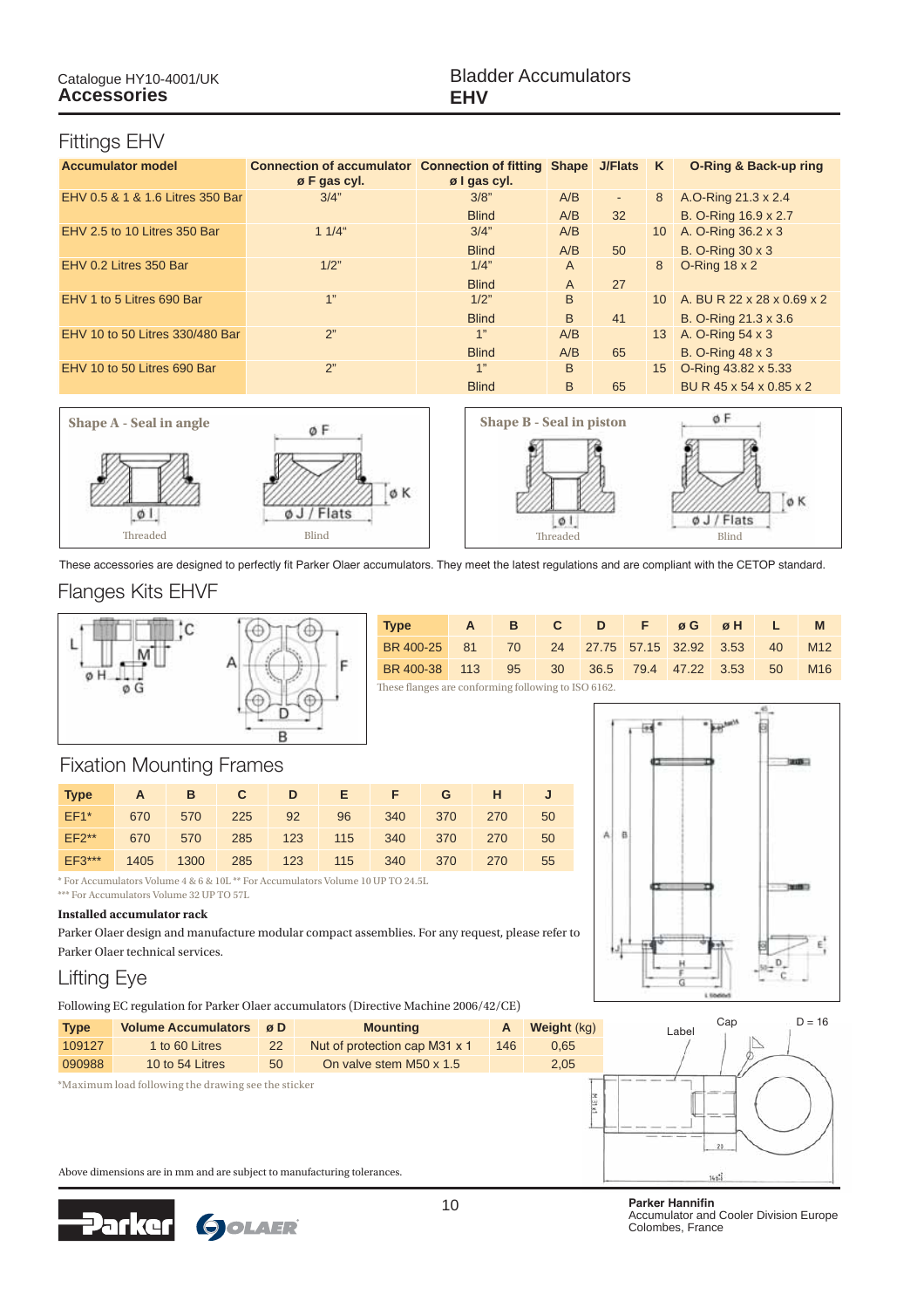# **Accessories**

The charging sets are an indispensable instrument for the verification, pressurization and nitrogen bleeding of most of the hydraulic accumulators available on the market. To use this unit, it is screwed on the gas charging valve of the accumulator and connected via a high pressure hose to the nitrogen source, equipped with a pressure regulator. If only the nitrogen pressure is to be controlled or reduced, this hose is not necessary.

**An Olaer pressure regulator – sold separately. It is mandatory to install a pressure regulator between the bottle or any nitrogen source and the charging set.**



The standard set is delivered in a storage case containing the following:

- pressure gauge with standardized graduations in bar
- vent valve
- 3 connection adaptors for charging valves.  $(7/8" 5/8" -$ 8V1).
- High pressure hose, 2.5 m length, in standard, maximum working pressure 400 Bar. This hose is fitted at each end with a female swivel coupling G ¼''BSP for connecting to the inflation port. It can be connected to a commercial nitrogen bottles, in this case add an adaptor on one end view model in the country. For the other destinations consult Parker Olaer.
- Operating instruction french/english version

**Note:** On request, the following options are available :

- Pressure gauge with different scale divisions : 63 mm with glycerol bath back end G1/4'' BSP equipped with direct gear for minimess connection. To scale divisions 0-10,0-60,0-100,0-400, with accuracy class 1.6%.

- High pressure hose of different length with adaptors for nitrogen bottles from various countries are available (specify country)

**Maximum working pressure:** limited by the maximum operating pressure of the accumulator charging set pressure. Pressure limited of the installed hydraulic system to 400 bar in any case.

### **Model VGU**

The standard set is delivered in a storage case containing the following:

- VGU universal tester and pressurizer (end M28 x 1.50).
- Pressure gauge kit from 0 to 25 bar.
- Pressure gauge kit from 0 to 250 bar.
- Connection adaptors for inflation valves  $(7/8'' 5/8'' 8V1)$ - M28 x 1.50).
- $\cdot$  High pressure hose, 2.5 m long, for connecting to a nitrogen source.
- Hexagon socket screw key 6mm.
- Jackets of replacement joints.
- Operating instruction in French, English, German.

**Note:** On request, the following options are available:

- Pressure gauge kits with different scale divisions: 63mm with glycerol bath back end G1/4'' cyl. equipped with direct gear for Minimess connection. Scale divisions 0-10, 0-60, 0-100, 0-400, with accuracy class 1.6%.

- High pressure hose of different length with adaptors for nitrogen bottles from various countries (specify country), at each end with a female swivel coupling G1/4'' for connecting to the inflation port.

**Maximum working pressure:** limited by the maximum operating pressure of the installed hydraulic system limited to 400 bar in any case.



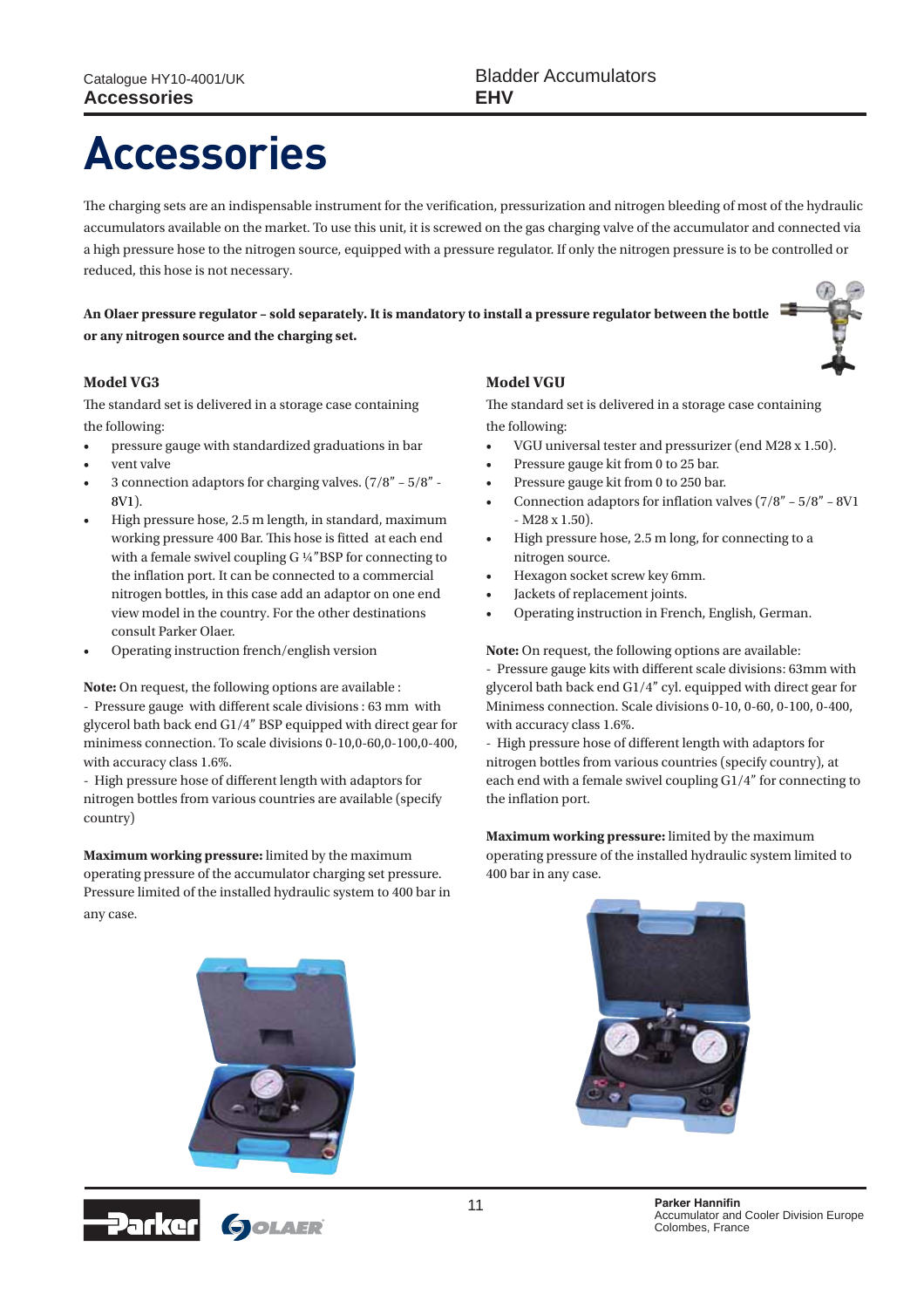# **Installation**

**Position:** Preferably vertical (liquid connection downwards) to horizontal, depending upon application. If the accumulator is installed in any position other than vertical with fluid port down, contact Parker Olaer. The accumulator could have reduced volumetric efficiency and Parker Olaer can help you to take these factors into account.

**Mounting:** A 200mm clearance is required above the accumulator to allow for gas charging. Each accumulator is delivered with a user instructions leaflet. Ensure that the pipes connected directly or indirectly to the accumulator are not subjected to any abnormal force, Ensure that the accumulator cannot move, or minimize any movement that may occur as a result of broken connections. Parker Olaer clamps and brackets are designed for this purpose (and can be supplied as optional extras). The accumulator must not be subjected to any stress or load, in particular from the structure with which it is associated. Contact Parker Olaer in case of mounting on the movable structures.

#### **IT IS STRICTLY FORBIDDEN TO**

- Weld, screw or rivet anything onto the accumulator body.
- Operate in any way that may alter the mechanical properties of the accumulator.
- Use the accumulator for construction purposes. (No stress or loading)
- To modify the accumulator without prior approval from the manufacturer.

#### **GAS FILLING**

For safety reasons, use only pure nitrogen, minimum 99.8% volume. In most of the cases the pre-charge pressure is between 0,9 P1 and 0,25 P2. Your local Parker Olaer office can calculate the correct pre-charge pressure for your application. Parker Olaer offers a range of devices for checking nitrogen pressure as well as pre-charging accumulators. Please note that various adaptors are required to interface with different accumulator filling valves and nitrogen (N2) cylinder connections throughout the world.

The part number defines the accumulator and the material construction. Information contained on the labeling/ manufacturer's plate:

- Olaer logo
- Product description



- Date or year of manufacture
- Reference information of the accumulator
- Allowable temperature range of the accumulator Additional information on certain models:
- Warning messages and safety instructions ("Danger", "Use nitrogen only" or similar message)
- Maximum inflation pressure P0 max in bar
- r Allowable pressure amplitude P max in bar
- Fluid group (1 or 2 according to the Directive 97/23/EC)
- Total dry mass in kilogram

#### **Maximum allowable operating pressure**

The maximum pressure (PS) is indicated on the accumulator. Check that the maximum allowable pressure is greater than that of the hydraulic system. For any other pressure, you will have to contact Parker Olaer.

#### **Maximum allowable operating temperature**

The temperature range (TS) is indicated on the accumulator. Check that the allowable temperature range covers the operating temperatures (environment and hydraulic fluid temperatures). For any other temperature, you will have to contact Parker Olaer.

#### **Maintenance**

Any intervention, maintenance, repair must be carried out by a qualified and trained personnel.

| <b>Spare parts</b>      |
|-------------------------|
| <b>Spare Parts Kit</b>  |
| <b>Bladder assembly</b> |
| <b>Gas valve</b>        |
| Valve cap               |
| Fluid port assembly     |
| Anti extrusion ring     |
| Seal kit                |
|                         |

\* These parts are supplied as a kit with instructions.



12 **3DUNHU+DQQLAQLAQ** Parker Hannifin Accumulator and Cooler Division Europe Colombes, France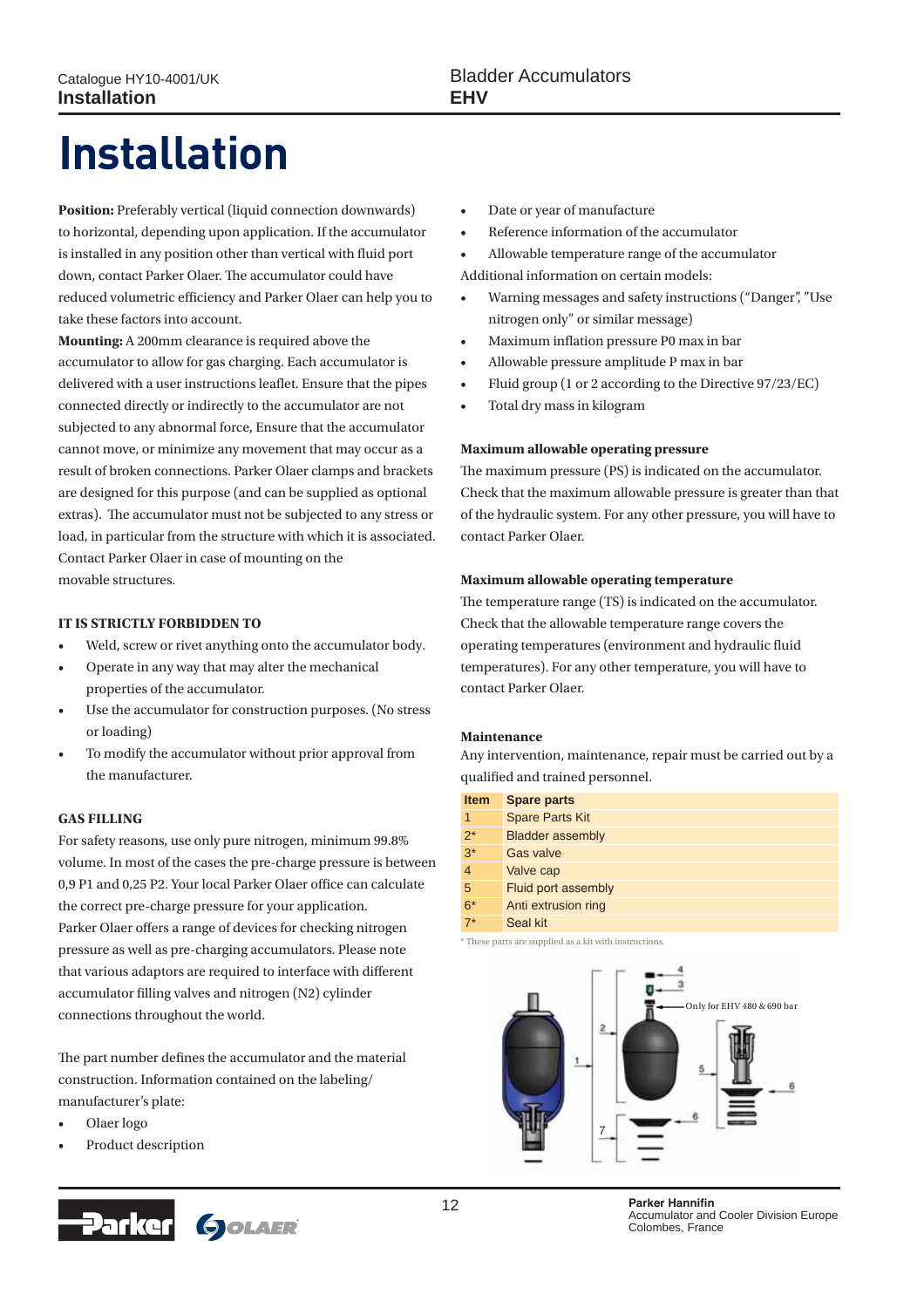# **Regulations**

### Codification Table

| <b>Destination</b>          | <b>Regulation</b>                         | <b>Parker Olaer</b><br><b>Regulation Code</b> | <b>Comments</b>                                                                                                                                 |                                                                                                                                                                                                                                                            |  |  |  |  |
|-----------------------------|-------------------------------------------|-----------------------------------------------|-------------------------------------------------------------------------------------------------------------------------------------------------|------------------------------------------------------------------------------------------------------------------------------------------------------------------------------------------------------------------------------------------------------------|--|--|--|--|
| <b>Europe</b>               | <b>CE</b>                                 | 90                                            | Approval is based on the directive PED 97/23/CE rules. The CE marking will be apposed<br>on the product for Pressure Vessel risk category >= I. |                                                                                                                                                                                                                                                            |  |  |  |  |
| <b>USA</b>                  | <b>ASME</b>                               | 15                                            | Based on ASME<br>VIII div 1 without<br>appendix 22                                                                                              | This regulation is based on the design code ASME VIII div 1. The Appendix 22 defines                                                                                                                                                                       |  |  |  |  |
|                             |                                           | 48                                            | <b>Based on ASME VIII</b><br>div 1 with appendix<br>22                                                                                          | special requirements for the case of integrally forged pressure vessels.                                                                                                                                                                                   |  |  |  |  |
| China                       | <b>SELO</b>                               | 88                                            | Based on CE                                                                                                                                     | This regulation is only applicable for pressure vessels which maximum working<br>pressure $\geq 0.1$ MPa and maximum working pressure (Mpa) X volume (L) $\lt$ = 2.5 MPa.L.                                                                                |  |  |  |  |
| Canada                      | <b>CRN</b>                                | 92                                            | Based on ASME VIII<br>div 1 app 22                                                                                                              | Approval is based on ASME VIII div 1 design code. Others countries as example Alaska<br>require a CRN registration. Also, each province and territorie of Canada has its own CRN<br>rules, So, thank you to indicate the concerned province for quotation. |  |  |  |  |
|                             |                                           | 83                                            | Based on CE                                                                                                                                     | Australian regulation is applicable for pressure vessels which maximum working                                                                                                                                                                             |  |  |  |  |
| <b>Australia</b>            | <b>AS1210</b>                             | 91                                            | <b>Based on ASME VIII</b><br>div 1 app 22                                                                                                       | pressure (MPa) X volume (internal volume in L) >= 30 Mpa.L in size.                                                                                                                                                                                        |  |  |  |  |
| Japan                       | <b>JIS</b>                                | 95                                            | <b>Based on ASME VIII</b><br>div 1 app 22                                                                                                       | Approval is based on ASME VIII div 1 design code (version 1998) and taking into account<br>specific corrosion allowance value. JIS is applicable only for pressure vessels which<br>internal diameter is higher than six inches.                           |  |  |  |  |
| <b>Brasil</b>               | <b>NR13</b>                               | AA                                            | Based on CE<br>$(AD-2000)$                                                                                                                      | NR13 regulation is only applicable for pressure vessels which maximum working<br>pressure (KPa) x internal volume $(m3) >= 8$ .                                                                                                                            |  |  |  |  |
|                             |                                           | AE                                            | <b>Based on ASME VIII</b><br>div 1 app 22                                                                                                       | Also, technical documentation packaging must be established and joined to the<br>equipment.                                                                                                                                                                |  |  |  |  |
|                             |                                           | <b>AM</b>                                     | Based on CE<br>(EN14359)                                                                                                                        | A special marking has to be done on the pressure vessel according to NR13<br>requirements.                                                                                                                                                                 |  |  |  |  |
|                             |                                           | 71                                            | Based on CE                                                                                                                                     |                                                                                                                                                                                                                                                            |  |  |  |  |
| <b>Russia</b>               | <b>GOSTR</b>                              | AU                                            | <b>Based on ASME VIII</b><br>div 1 app 22                                                                                                       | Certificate (CTR) must be established and joined to the equipment for delivery.<br>Technical passport could be established if customer requires it.                                                                                                        |  |  |  |  |
|                             | <b>DNV</b>                                | 24                                            |                                                                                                                                                 |                                                                                                                                                                                                                                                            |  |  |  |  |
|                             | <b>BUREAU VERITAS</b><br><b>MARINE</b>    | 11                                            | Based on CE                                                                                                                                     | The marine and offshore applications have to respect some kind of classifications                                                                                                                                                                          |  |  |  |  |
|                             | <b>ABS</b>                                | 41                                            |                                                                                                                                                 | associated to third party (Notified body). This classification is often decided by the owner                                                                                                                                                               |  |  |  |  |
| Marine-<br><b>Offshore</b>  | <b>LLOYDS REGISTER</b><br><b>SHIPPING</b> | 10                                            |                                                                                                                                                 | of the installation.<br>All classification companies give almost the same approval process (design and<br>manufacturing assessment).                                                                                                                       |  |  |  |  |
|                             | <b>GERMANISHER</b><br><b>LLOYDS</b>       | 73                                            |                                                                                                                                                 | So, to see in details if the scope of these severals marine approvals are compatible with<br>your application, please contact PARKER OLAER for accurate quotation.                                                                                         |  |  |  |  |
|                             | <b>RINA</b>                               | 26                                            | Based on CE                                                                                                                                     |                                                                                                                                                                                                                                                            |  |  |  |  |
|                             | <b>DRILLING SYSTEMS</b>                   |                                               |                                                                                                                                                 |                                                                                                                                                                                                                                                            |  |  |  |  |
| <b>France</b>               | <b>NUCLEAR</b>                            | 90                                            |                                                                                                                                                 | Approval is based on RCCM design code and dedicated only to France market. For other<br>countries out of France, ASME III div 1 is more recognized for nuclear plant activities.                                                                           |  |  |  |  |
| <b>Europe &amp;</b><br>Asia | <b>NUCLEAR</b>                            | AZ                                            | Based on ASME III<br>div 1                                                                                                                      | Approval is based on ASME III division 1, mainly on subsection NC for components class<br>2.                                                                                                                                                               |  |  |  |  |

\* For these specific regulations (and/or) if your destination is not mentioned in this table, please contact PARKER OLAER for further information.

### Multi-Regulations codification examples\*

| <b>Codification</b> | <b>Regulation</b> |  |  |  |
|---------------------|-------------------|--|--|--|
| 90 EX               | CE+ATEX           |  |  |  |
| 94                  | CE+ASME           |  |  |  |
| 88                  | $CE + SELO$       |  |  |  |
| 86                  | CE+ASME+SELO      |  |  |  |

How to include the correct regulation in your order? Accu denomination example: EHV 20-330 /XX

\* For other regulations, please contact directly PARKER OLAER.

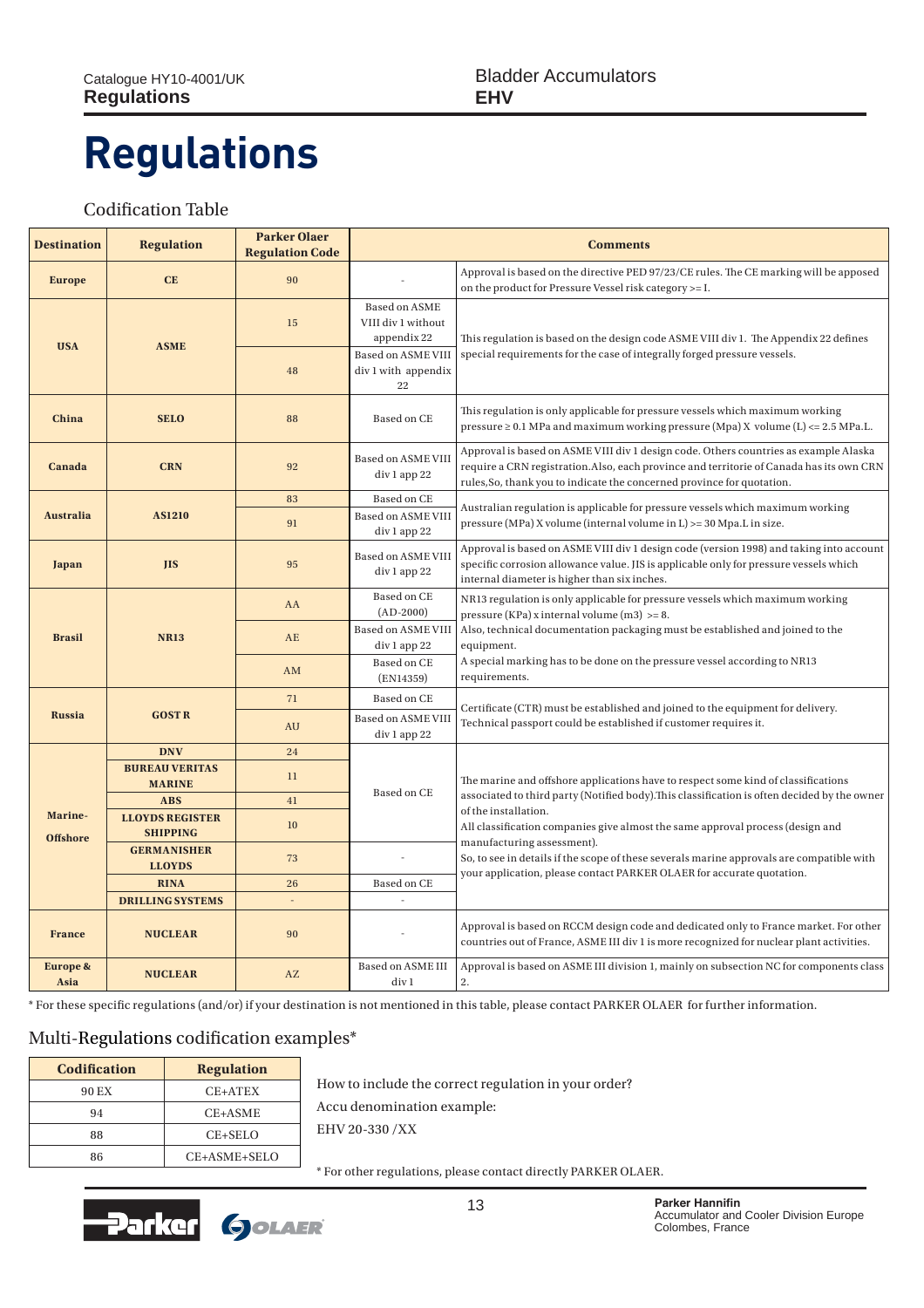# **Approvals**

This table is giving an indication of approval availability for the range of products. Availability is to be confirmed for each approval, in particular the pressure rating and the allowable working temperatures. Other options can be offered on request.

| <b>Designation</b>                | <b>EUROPE</b>    |                  |             | <b>USA</b>                        |                | <b>CHINA</b>                            |             | <b>CANADA</b>                     |             | <b>AUSTRALIA</b>                        |               |                                   |
|-----------------------------------|------------------|------------------|-------------|-----------------------------------|----------------|-----------------------------------------|-------------|-----------------------------------|-------------|-----------------------------------------|---------------|-----------------------------------|
|                                   | /90              | /90              | /90         |                                   | /15/48         |                                         | /88         |                                   | /92         |                                         | /83 / 91      |                                   |
| <b>Approvals</b><br><b>Models</b> | CE Fluid Group 2 | CE Fluid Group 1 | ATEX EX     | Max. Working Pressure (PS)<br>bar | ASMEVIII div 1 | Max. Working Pressure (PS)<br>Psi (bar) | <b>SELO</b> | Max. Working Pressure (PS)<br>bar | CRN         | Max. Working Pressure (PS)<br>Psi (bar) | <b>AS1210</b> | Max. Working Pressure (PS)<br>bar |
| EHV0,5L                           | $\mathbf X$      | $\mathbf X$      | $\mathbf X$ | 350                               |                |                                         | $\mathbf X$ | 350                               |             |                                         |               |                                   |
| EHV 1 to 5 L                      | $\mathbf X$      | $\mathbf X$      | $\mathbf X$ | 300                               |                |                                         | $\mathbf X$ | 300                               |             |                                         |               |                                   |
| EHV 1 to 5 L                      | $\mathbf X$      | $\mathbf X$      | $\mathbf X$ | 350                               |                |                                         | $\mathbf X$ | 350                               |             |                                         | On request    | 350                               |
| EHV 1 to 5 L                      | $\mathbf X$      | $\mathbf X$      | $\mathbf x$ | 690                               |                |                                         | $\mathbf X$ | 690                               |             |                                         |               |                                   |
| EHV 2.5 to 5L                     | $\mathbf X$      | $\mathbf X$      | $\mathbf X$ | 120                               |                |                                         | $\mathbf X$ | 120                               |             |                                         |               |                                   |
| EHV4-6-10L                        | $\mathbf X$      | $\mathbf X$      | $\mathbf X$ | 210                               |                |                                         | $\mathbf X$ | 210                               |             |                                         |               |                                   |
| EHV4-6-10L                        | $\mathbf X$      | $\mathbf x$      | $\mathbf X$ | 350                               | On request     | 4000 (276 Bar)                          | $\mathbf X$ | 350                               |             |                                         | On request    | 320                               |
| EHV 4 to 60 L                     |                  |                  |             |                                   | On request     | 5000 (345 Bar)                          |             |                                   |             |                                         |               |                                   |
| EHV 4 to 60 L                     |                  |                  |             |                                   | On request     | 6000 (413 Bar)                          |             |                                   |             |                                         |               |                                   |
| EHV 10 to 42 L                    |                  |                  |             |                                   | On request     | 3000 (207 Bar)                          |             |                                   | $\mathbf X$ | 3000 (207 Bar)                          |               |                                   |
| EHV 10 to 42 L                    |                  |                  |             |                                   | On request     | 3600 (248 Bar)                          |             |                                   | $\mathbf X$ | 3600 (248 Bar)                          |               |                                   |
| EHV 10 to 42 L                    |                  |                  |             |                                   | On request     | 4000 (276 Bar)                          |             |                                   | $\mathbf X$ | 4000 (276 Bar)                          |               |                                   |
| EHV 10 to 50 L                    | $\mathbf X$      | $\mathbf x$      | $\mathbf X$ | 690                               |                |                                         | $\mathbf X$ | 690                               |             |                                         |               |                                   |
| EHV 10 to 57 L                    |                  |                  |             |                                   | On request     | 3600 (248 Bar)                          |             |                                   |             |                                         | On request    | 248                               |
| EHV 10 to 57 L                    |                  |                  |             |                                   | On request     | 4000 (276 Bar)                          |             |                                   |             |                                         | On request    | 276                               |
| EHV 10 to 57 L                    | $\mathbf X$      | $\mathbf X$      |             | 480                               |                |                                         | $\mathbf X$ | 480                               |             |                                         | On request    | 400                               |
| EHV 10 to 60 L                    | $\mathbf X$      | $\mathbf X$      | $\mathbf X$ | 300                               | On request     | 3000 (207 Bar)                          | $\mathbf X$ | 300                               |             |                                         |               |                                   |
| EHV 10 to 60 L                    | $\mathbf X$      | $\mathbf X$      | $\mathbf x$ | 330                               | On request     | 3600 (248 Bar)                          | $\mathbf X$ | 330                               |             |                                         |               |                                   |
| EHV 10 to 60 L                    | $\mathbf X$      | $\mathbf X$      | $\mathbf X$ | 480                               |                |                                         | $\mathbf X$ | 480                               |             |                                         |               |                                   |
| EHV 50 to 57L                     |                  |                  |             |                                   | On request     | 3000 (207 Bar)                          |             |                                   | $\mathbf X$ | 3000 (207 Bar)                          |               |                                   |
| EHV 50 to 57 L                    |                  |                  |             |                                   | On request     | 3600 (248 Bar)                          |             |                                   | $\mathbf X$ | 3600 (248 Bar)                          |               |                                   |
| EHV 50 to 57 L                    |                  |                  |             |                                   | On request     | 4000 (276 Bar)                          |             |                                   | $\mathbf X$ | 4000 (276 Bar)                          |               |                                   |
| EHV 100 to 200 L                  | $\mathbf X$      | $\mathbf X$      |             | 300                               |                |                                         | $\mathbf X$ | 300                               |             |                                         |               |                                   |
| EHVF 2.5 to 10 L                  | $\mathbf X$      | $\mathbf X$      |             | 350                               |                |                                         | $\mathbf X$ | 350                               |             |                                         |               |                                   |
| EHVF 10 to 50 L                   | $\mathbf X$      | $\mathbf X$      |             | 250                               |                |                                         | $\mathbf X$ | 250                               |             |                                         |               |                                   |
| EHVF 10 to 50 L                   | $\mathbf X$      | $\mathbf X$      |             | 330                               |                |                                         | $\mathbf X$ | 330                               |             |                                         |               |                                   |

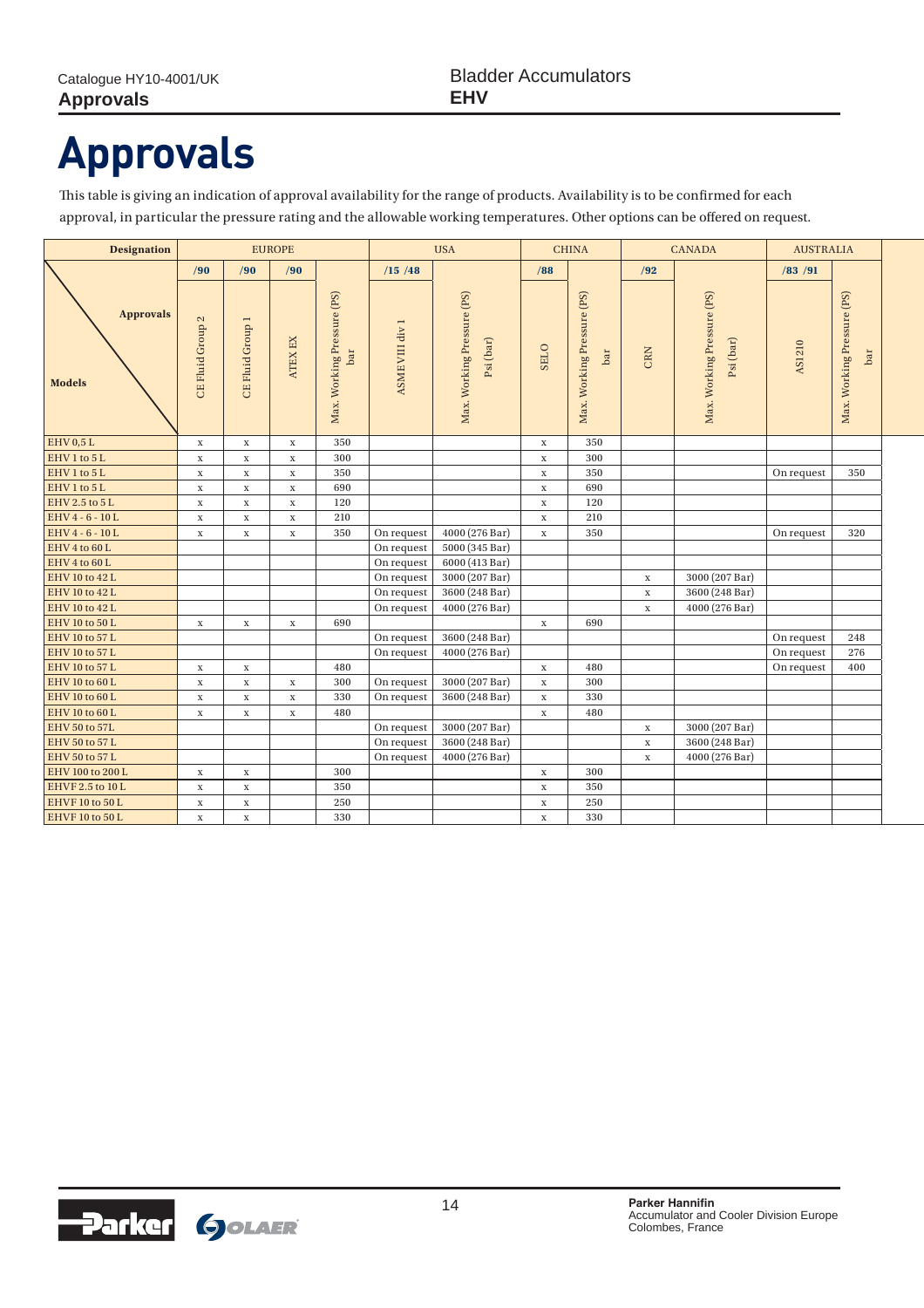| <b>BRASIL</b> |                                   | <b>RUSSIA</b> |                                   |                         | <b>Designation</b>           |                                    |                                   |                        |
|---------------|-----------------------------------|---------------|-----------------------------------|-------------------------|------------------------------|------------------------------------|-----------------------------------|------------------------|
| /AA /AE /AM   |                                   | /71 /AU       |                                   | /24                     | /11                          | /41                                |                                   |                        |
| NR13          | Max. Working Pressure (PS)<br>bar | <b>GOSTR</b>  | Max. Working Pressure (PS)<br>bar | <b>DNV</b> Mobile ships | <b>Bureau Veritas Marine</b> | American Bureau of Shipping<br>ABS | Max. Working Pressure (PS)<br>bar | Approvals*<br>Models*  |
| $\mathbf X$   | 350                               |               | 350                               | $\mathbf X$             |                              | $\mathbf X$                        | 350                               | EHV <sub>0,5L</sub>    |
|               |                                   |               | 300                               |                         |                              |                                    |                                   | $\text{EHV1}$ to $5$ L |
| $\mathbf X$   | 350                               |               | 350                               | $\mathbf X$             | $\mathbf X$                  | $\mathbf X$                        | 350                               | EHV1 to 5L             |
| $\mathbf X$   | 690                               |               | 690                               |                         |                              |                                    |                                   | EHV1 to 5L             |
| $\mathbf X$   | 120                               |               | 120                               |                         |                              |                                    |                                   | EHV 2.5L to 5L         |
| $\mathbf x$   | 210                               |               | 210                               |                         |                              |                                    |                                   | EHV4-6-10L             |
| $\mathbf X$   | 350                               |               | 350                               | $\mathbf X$             | $\mathbf X$                  | $\mathbf x$                        | 350                               | EHV4-6-10L             |
| $\mathbf X$   | 345                               |               | 345                               |                         |                              |                                    |                                   | EHV 4 to 60 L          |
| $\mathbf X$   | 413                               |               | 413                               |                         |                              |                                    |                                   | EHV 4 to 60 L          |
| $\mathbf x$   | 207                               |               | 207                               |                         |                              |                                    |                                   | EHV 10 to 42 L         |
| $\mathbf X$   | 248                               |               | 248                               |                         |                              |                                    |                                   | EHV 10 to 42 L         |
| $\mathbf X$   | 276                               |               | 276                               |                         |                              |                                    |                                   | EHV 10 to 42 L         |
| $\mathbf X$   | 690                               |               | 690                               |                         |                              |                                    |                                   | EHV 10 to 50 L         |
| $\mathbf X$   | 248                               |               | 248                               |                         |                              |                                    |                                   | EHV 10 to 57 L         |
| $\mathbf x$   | 276                               |               | 276                               |                         |                              |                                    |                                   | EHV 10 to 57 L         |
| $\mathbf x$   | 480                               |               | 480                               |                         |                              |                                    |                                   | EHV 10 to 57 L         |
| $\mathbf X$   | 300                               |               | 300                               |                         |                              |                                    |                                   | EHV 10 to 60 L         |
| $\mathbf X$   | 330                               |               | 330                               | $\mathbf X$             | $\mathbf x$                  | $\mathbf X$                        | 330                               | EHV 10 to 60 L         |
| $\mathbf X$   | 480<br>207<br>$\mathbf X$         |               | 480                               |                         |                              |                                    |                                   | EHV 10 to 60 L         |
|               |                                   |               | 207                               |                         |                              |                                    |                                   | EHV 50 to 57L          |
| $\mathbf X$   | 248                               |               | 248                               |                         |                              |                                    |                                   | EHV 50 to 57 L         |
| $\mathbf X$   | 276                               |               | 276                               |                         |                              |                                    |                                   | EHV 50 to 57 L         |
| $\mathbf x$   | 300                               |               | 300                               |                         |                              |                                    |                                   | EHV 100 to 200 L       |
| $\mathbf X$   | 350                               |               | 350                               |                         |                              |                                    |                                   | EHVF 2.5 to 10 L       |
| $\mathbf X$   | 250                               | on request    | 250                               |                         |                              |                                    |                                   | EHVF 10 to 50 L        |
| $\mathbf x$   | 330                               |               | 330                               |                         |                              |                                    |                                   | EHVF 10 to 50 L        |